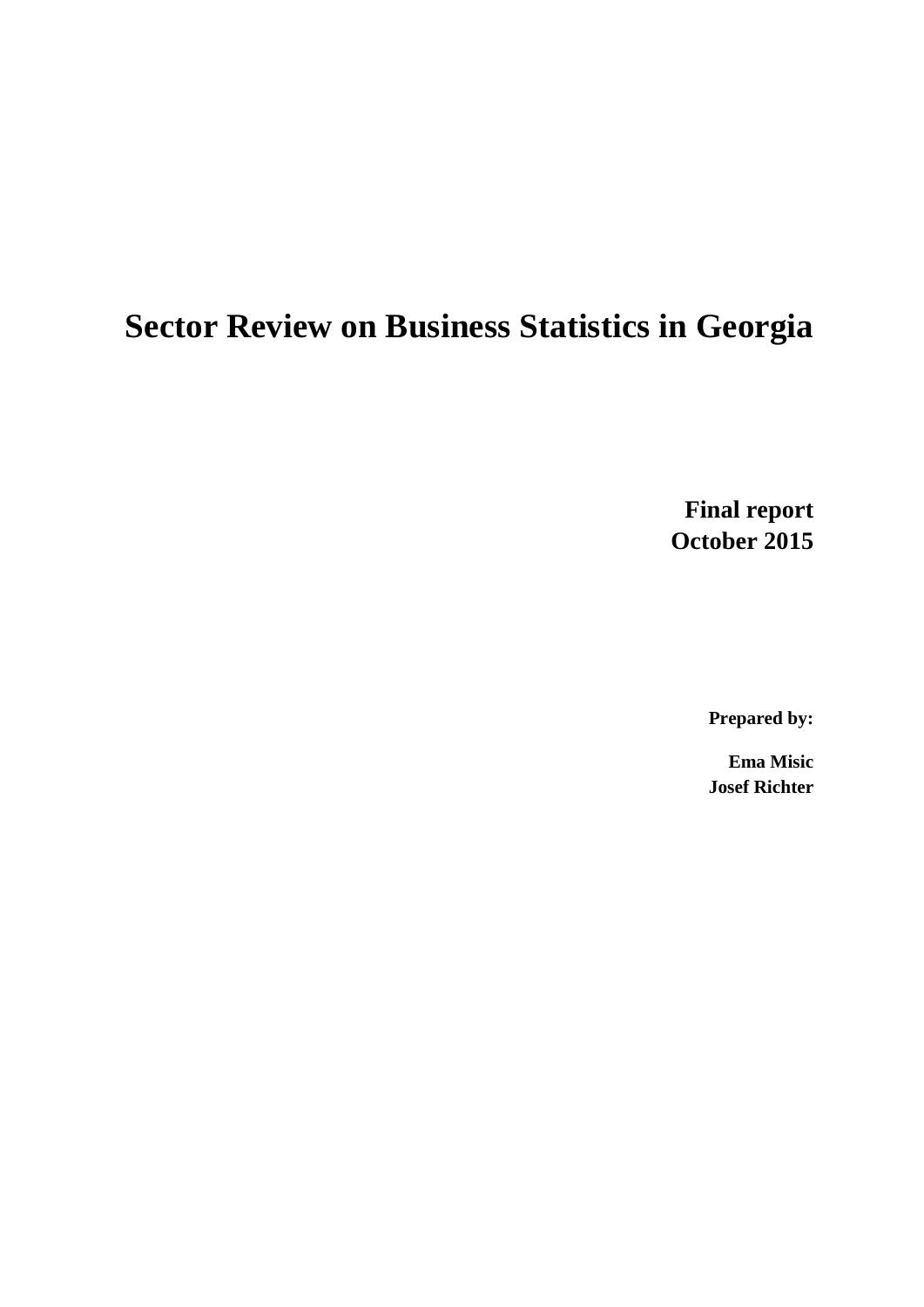# **Table of Contents**

|                 | Executive summary                                 | $\mathbf{1}$   |
|-----------------|---------------------------------------------------|----------------|
| 1. Introduction |                                                   | $\overline{4}$ |
| 2. Findings     |                                                   | 6              |
| 2.1             | Infrastructural elements                          | 6              |
| 2.1.1           | Statistical units                                 | 6              |
| 2.1.2           | Classifications                                   | 6              |
| 2.1.3           | <b>Business register</b>                          | 7              |
| 2.2             | Compliance with EU data requirements              | 9              |
| 2.2.1           | <b>SBS</b>                                        | 9              |
| 2.2.2           | <b>STS</b>                                        | 10             |
| 2.3             | Institutional environment                         | 10             |
| 2.3.1           | Principle 2 – Mandate for data collection         | 10             |
| 2.3.2           | Principle 3 – Adequacy of resources               | 11             |
| 2.3.3           | Principle 4 – Commitment to Quality               | 12             |
| 2.3.4           | Principle 6 – Impartiality and Objectivity        | 13             |
| 2.4             | Statistical processes                             | 14             |
| 2.4.1           | Principle 7 – Sound methodology                   | 14             |
| 2.4.2           | Principle 8 – Appropriate Statistical Procedures  | 15             |
| 2.4.3           | Principle 9 – Non-excessive burden on respondents | 17             |
| 2.4.4           | Principle 10 – Cost Effectiveness                 | 17             |
| 2.5             | <b>Statistical outputs</b>                        | 18             |
| 2.5.1           | Principle 11 – Relevance                          | 18             |
| 2.5.2           | Principle 12 – Accuracy and Reliability           | 18             |
| 2.5.3           | Principle 13 – Timeliness and Punctuality         | 19             |
| 2.5.4           | Principle 14 – Coherence and Comparability        | 20             |
| 2.5.5           | Principle 15 – Accessibility and clarity          | 21             |
|                 | 3. Recommendations                                | 22             |
| 3.1             | Statistical infrastructure                        | 22             |
| 3.1.1           | Statistical units                                 | 22             |
| 3.1.2           | Classifications                                   | 22             |
| 3.1.3           | Business register                                 | 22             |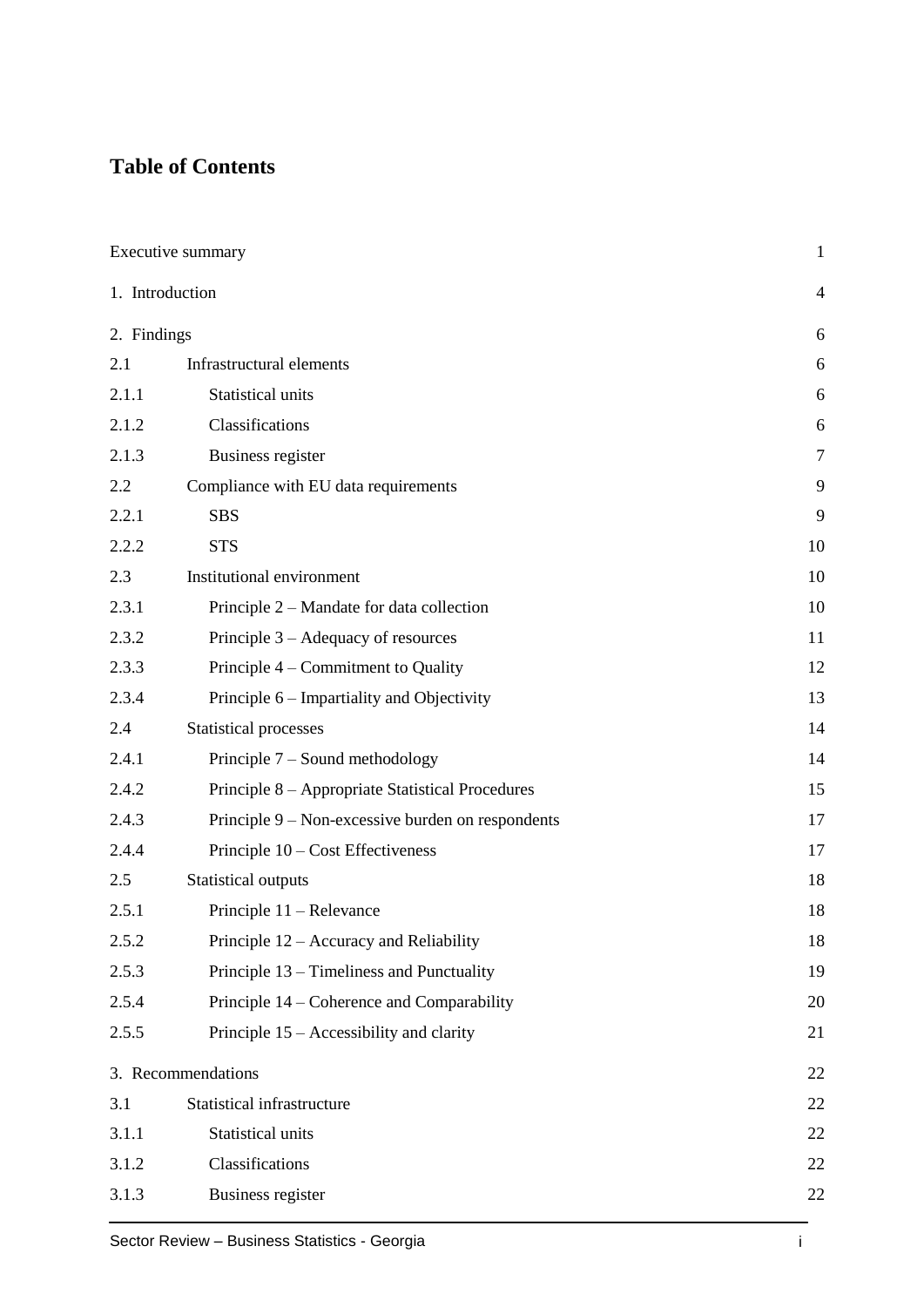| 3.2                                                               | Meeting EU data requirements                                            | 23 |
|-------------------------------------------------------------------|-------------------------------------------------------------------------|----|
| 3.2.1                                                             | <b>SBS</b>                                                              | 23 |
| 3.2.2                                                             | <b>STS</b>                                                              | 23 |
| 3.3                                                               | Institutional environment                                               | 24 |
| 3.4                                                               | Statistical processes                                                   | 25 |
| 3.5                                                               | Statistical outputs                                                     | 26 |
|                                                                   | 4. Roadmap and priorities                                               | 28 |
| 4.1                                                               | Top priority measures - implementation should be finished soon          | 28 |
| 4.2                                                               | High priority measures - implementation should at least be started 2016 | 28 |
| 4.3                                                               | Top priority measures - implementation in the medium term               | 28 |
| 5. Annexes                                                        |                                                                         | 30 |
|                                                                   | Annex 1: Sector review agenda                                           | 31 |
| Annex 2: Organisation of the Sector Review and material available |                                                                         | 34 |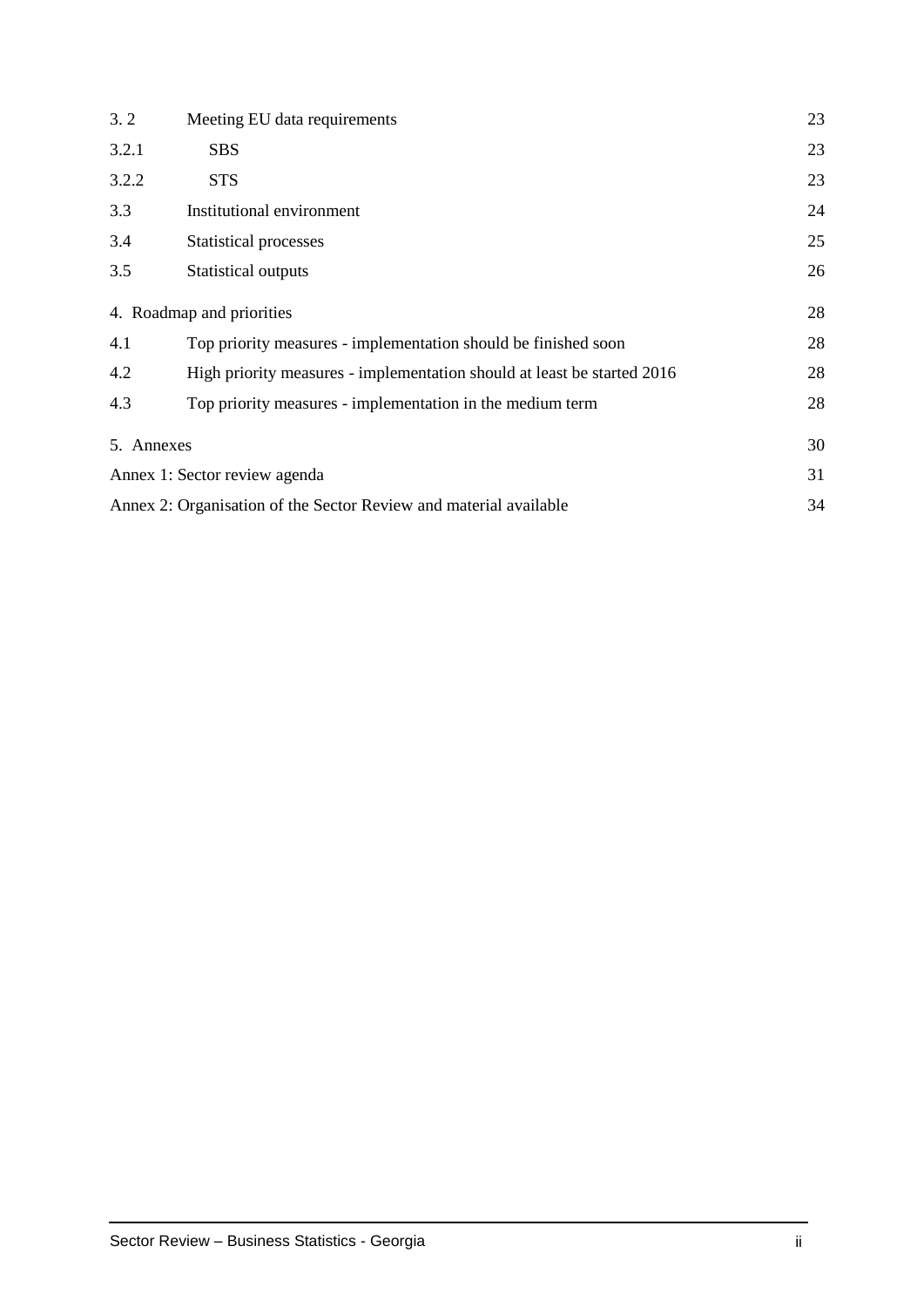#### **LIST OF ABBREVIATIONS**

| <b>AGA</b>         | <b>Adapted Global Assessment</b>                                            |
|--------------------|-----------------------------------------------------------------------------|
| <b>CATI</b>        | <b>Computer Assisted Telephone Interview</b>                                |
| <b>CCI</b>         | <b>Construction Cost Index</b>                                              |
| <b>ESCoP</b>       | European Statistics Code of Practice                                        |
| CoE                | Centre of Excellence                                                        |
| <b>CPA</b>         | <b>Classification of Products by Activities</b>                             |
| <b>CROS</b> Portal | Portal on Collaboration in Research and Methodology for Official Statistics |
| <b>ENP</b>         | European Neighbourhood Policy                                               |
| <b>ESA</b>         | European System of National and Regional Accounts                           |
| <b>ESS</b>         | <b>European Statistical System</b>                                          |
| <b>ESSnet</b>      | Collaborative ESS networks                                                  |
| EU                 | European Union                                                              |
| <b>FATS</b>        | <b>Foreign Affiliates Statistics</b>                                        |
| FAQ                | <b>Frequently Asked Questions</b>                                           |
| <b>FRIBS</b>       | Framework Regulation on Integrated Business Statistics                      |
| GeoStat            | National Statistics Office of Georgia                                       |
| <b>GSBPM</b>       | <b>Generic Statistical Business Process Model</b>                           |
| <b>ICT</b>         | Information and Communication Technologies                                  |
| <b>IMF</b>         | <b>International Monetary Fund</b>                                          |
| IT                 | Information technology                                                      |
| <b>KAU</b>         | Kind-of- activity unit                                                      |
| <b>LEPL</b>        | Legal Entity of Public Law                                                  |
| Memobust           | Handbook on Methodology of Modern Business Statistic                        |
| <b>MPI</b>         | <b>Import Price Index</b>                                                   |
| <b>NACE</b>        | <b>Statistical Classification of Economic Activities</b>                    |
| <b>NSS</b>         | <b>National Statistical System</b>                                          |
| QAF                | <b>Quality Assurance Framework</b>                                          |
| PPI                | Producer Price Index                                                        |
| R&D                | <b>Research and Development</b>                                             |
| SAQ                | Self-Assessment Questionnaire                                               |
| <b>SBS</b>         | <b>Structural Business Statistics</b>                                       |
| <b>SIDA</b>        | Swedish International Development Cooperation Agency                        |
| <b>SPPI</b>        | Service Producer Price Index                                                |
| <b>STS</b>         | <b>Short-Term Statistics</b>                                                |
| <b>VAT</b>         | Value-added tax                                                             |
| <b>XPI</b>         | <b>Export Price Index</b>                                                   |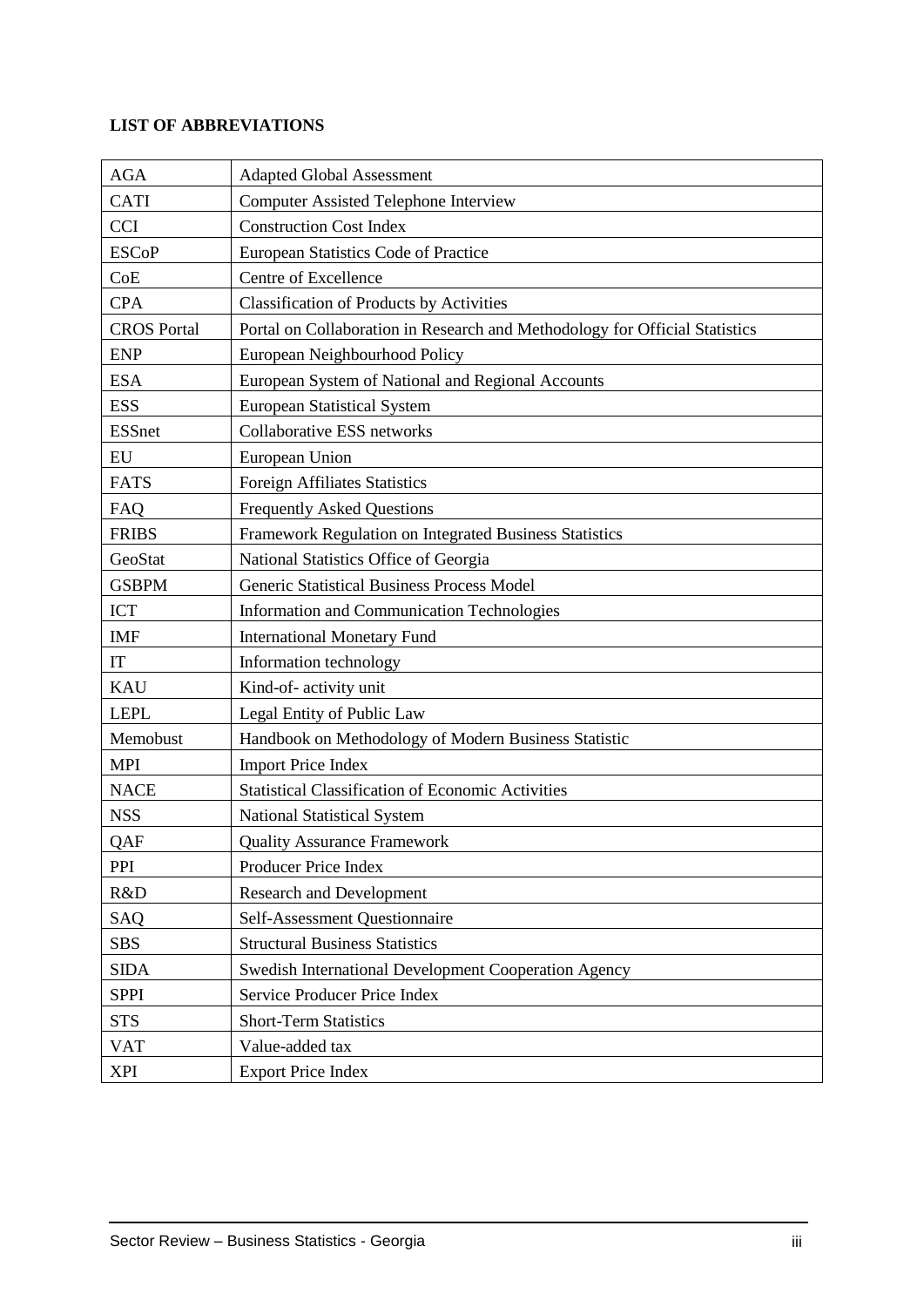### <span id="page-4-0"></span>**Executive summary**

- (1) In general terms, it can be concluded from this Sector Review that the National Statistics Office of Georgia (GeoStat)<sup>1</sup> already reached a considerable degree of compliance with EU standards in the field of business statistics. There are good prospects that full compliance with EU standards and data requirements could be reached in a few years. GeoStat has access to many administrative data sources and considerable experience in the adequate use of this data for business statistics. To achieve the goal of full compliance, additional efforts and resources will be needed. International help – such as the one received by the twinning project between GeoStat and Statistics Sweden, financed by SIDA – might play an important role.
- (2) With regard to the statistical infrastructure of business statistics, the business register in Georgia has already reached a very high standard. At present, the main statistical unit is the legal unit, while activities on the delineation of all enterprises, kind-of-activity units and local units has already been started and is still ongoing.
- (3) Although the Georgian version of NACE Rev.  $2^2$  was not yet officially approved, the classification of all units according to NACE Rev. 2 will be finalised in the near future, likely in the beginning of 2016. Double-coding of all units according to NACE Rev  $1.1<sup>3</sup>$  and NACE Rev. 2 will allow presenting all data of the annual survey for the reference year 2014 according to both classifications.
- (4) The annual survey provides most of the information according to the Common Module of Structural Business Statistics  $(SBS)^4$ . In order to reach full compliance, it will be necessary to extend the scope of the survey to some industries which are so far not covered. Some of the definitions also need to be aligned. The change to EU standards with regard to size classes will require a redesign of the random sample for medium-size and small-size units.
- (5) When it comes to Short-Term Statistics (STS), the situation is less favourable. At present, only producer and import price indices, as well as data on building permits are made available to the public. The rich pool of administrative data sources available to GeoStat should however allow producing the required indicators in a cost-efficient way and with no major additional burdens for the respondents.
- (6) The design and the compilation of a full set of STS indicators will be the main challenge for the near future. Even though some of the existing know-how in price statistics can be used for this purpose, the development of all the volume indicators (indices) will require additional resources and expertise.

 1 See: [http://www.geostat.ge/index.php?lang=eng.](http://www.geostat.ge/index.php?lang=eng)

<sup>&</sup>lt;sup>2</sup> Regulation (EC) No 1893/2006 of the European Parliament and of the Council of 20 December 2006 establishing the [statistical classification of economic activities NACE Revision 2 and amending Council Regulation \(EEC\) No 3037/90 as well](http://ec.europa.eu/eurostat/documents/747709/753172/classification-nomenclature.pdf)  [as certain EC Regulations on specific statistical domains.](http://ec.europa.eu/eurostat/documents/747709/753172/classification-nomenclature.pdf)

<sup>&</sup>lt;sup>3</sup> Commission Regulation (EC) No 29/2002 of 19 December 2001 amending Council Regulation (EEC) No 3037/90 on the [statistical classification of economic activities in the European Community.](http://ec.europa.eu/eurostat/documents/747709/753172/classification-nomenclature.pdf)

<sup>4</sup> See Annex I of [Regulation \(EC\) No 295/2008 of the European Parliament and of the Council of 11 March 2008 concerning](http://eur-lex.europa.eu/LexUriServ/LexUriServ.do?uri=OJ:L:2008:097:0013:0059:EN:PDF)  [structural business statistics.](http://eur-lex.europa.eu/LexUriServ/LexUriServ.do?uri=OJ:L:2008:097:0013:0059:EN:PDF)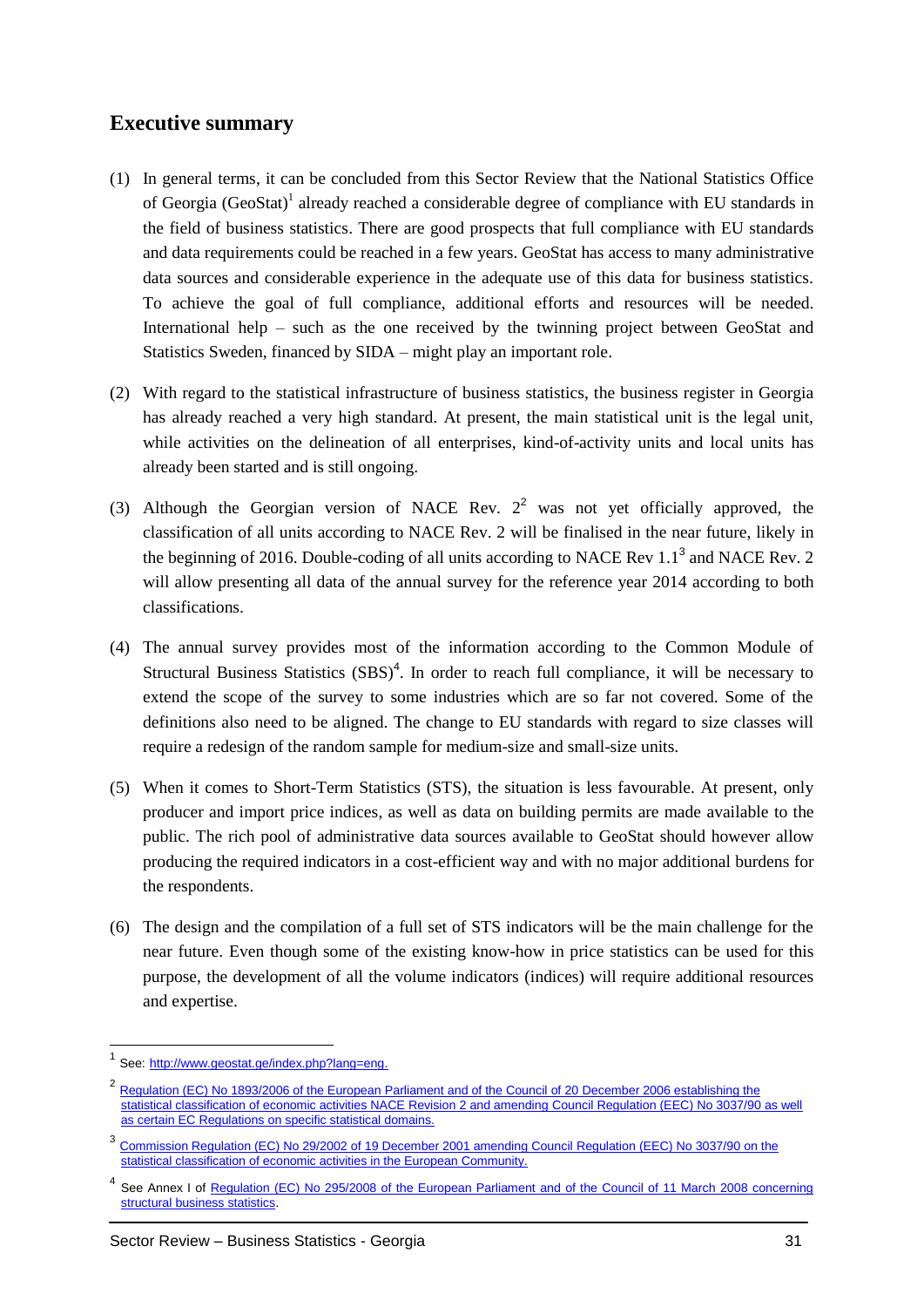- (7) As far as compliance with the Principles laid down in the European Statistics Code of Practice  $(ESCoP)<sup>5</sup>$  is concerned, the fact that the new Law of Georgia on Official Statistics entered into force on 1st of June 2015 can be seen as a major step forward. The mandate for data collection was strengthened. Furthermore, a joint Quality and Methodology Unit was established and activities to establish a standardised system for documenting all statistical processes have been started; the next step will be establishing a standardised system of quality reports. Training activities have also been increased.
- (8) The situation regarding human resources improved compared to previous years. GeoStat however, still faces difficulties to fulfil its coordination role with other producers of official statistics in Georgia. The cooperation with the owners of administrative data is well established.
- (9) The concepts, definitions and classifications used in business statistics are well documented. The questionnaires are prepared together with the main stakeholders and tested on a regular basis. The very user-friendly electronic questionnaire includes detailed explanatory notes and answers to Frequently Asked Questions (FAQ) and a hotline is also available for providing additional clarifications. More than 50% of respondents already make use of the electronic questionnaire, with most of them being large units. In order to ensure a high quality of reports, the electronic questionnaire also includes built-in controls and plausibility checks. Administrative data are used for control purposes and for imputing missing information.
- (10) Sampling techniques for the random sample of small and medium-size units are well established; methods for dealing with unit non-response and item non-response can be considered as being 'state of the art' to a large extent.
- (11) So far no attempts were made to measure the response burden caused by business statistics. In the medium term, it might become necessary to assess the implications of the increased use of electronic data collection methods for the decentralised system of data collection with the help of the regional offices.
- (12) Data sources and intermediate results are regularly assessed and validated at both micro and macro level. Errors are monitored and are rather few, while the non-response rates are within an acceptable order of magnitude.
- (13) Business statistics are released in a very timely manner. In this respect, full compliance with EU standards is already ensured. The results of the annual business survey (comparable to SBS) are available nine months after the end of the reference year, while Producer Price Indices (PPI) are published fifteen days after the reference period, and data on building permits one month after the reference period. Most of the data covered by surveys is published. Publication of all data collected should be planned for the near future. A slight modification is also required for the release calendar.
- (14) During the discussions between GeoStat representatives and the experts, a number of best practices in the activities of GeoStat were identified, with prominent examples being the electronic questionnaire in use, the timeliness of the publication of results, the extensive

 5 Se[e http://ec.europa.eu/eurostat/web/quality/european-statistics-code-of-practice.](http://ec.europa.eu/eurostat/web/quality/european-statistics-code-of-practice)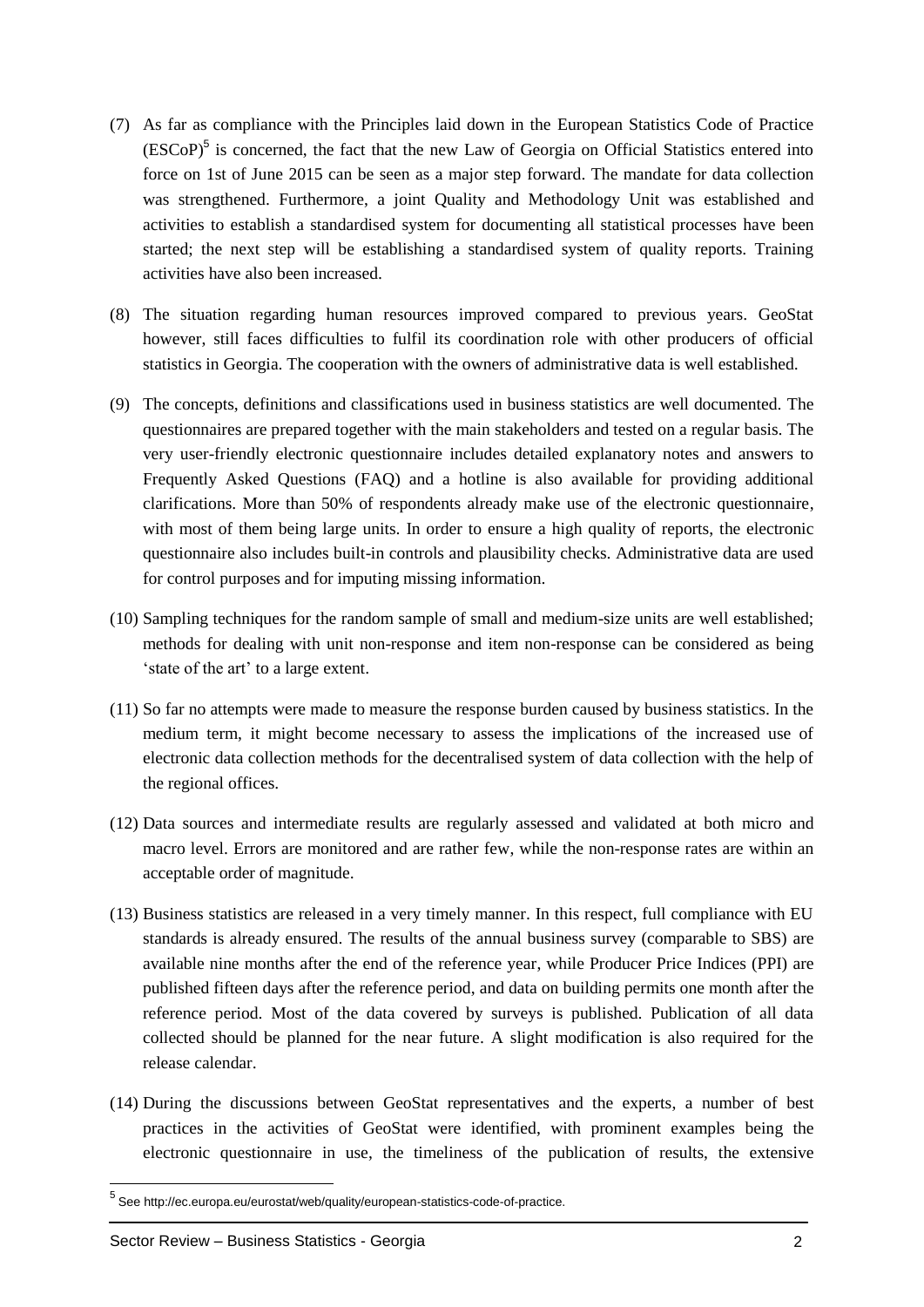integration of administrative data, the training provided for big companies and the templates developed for documenting statistical processes.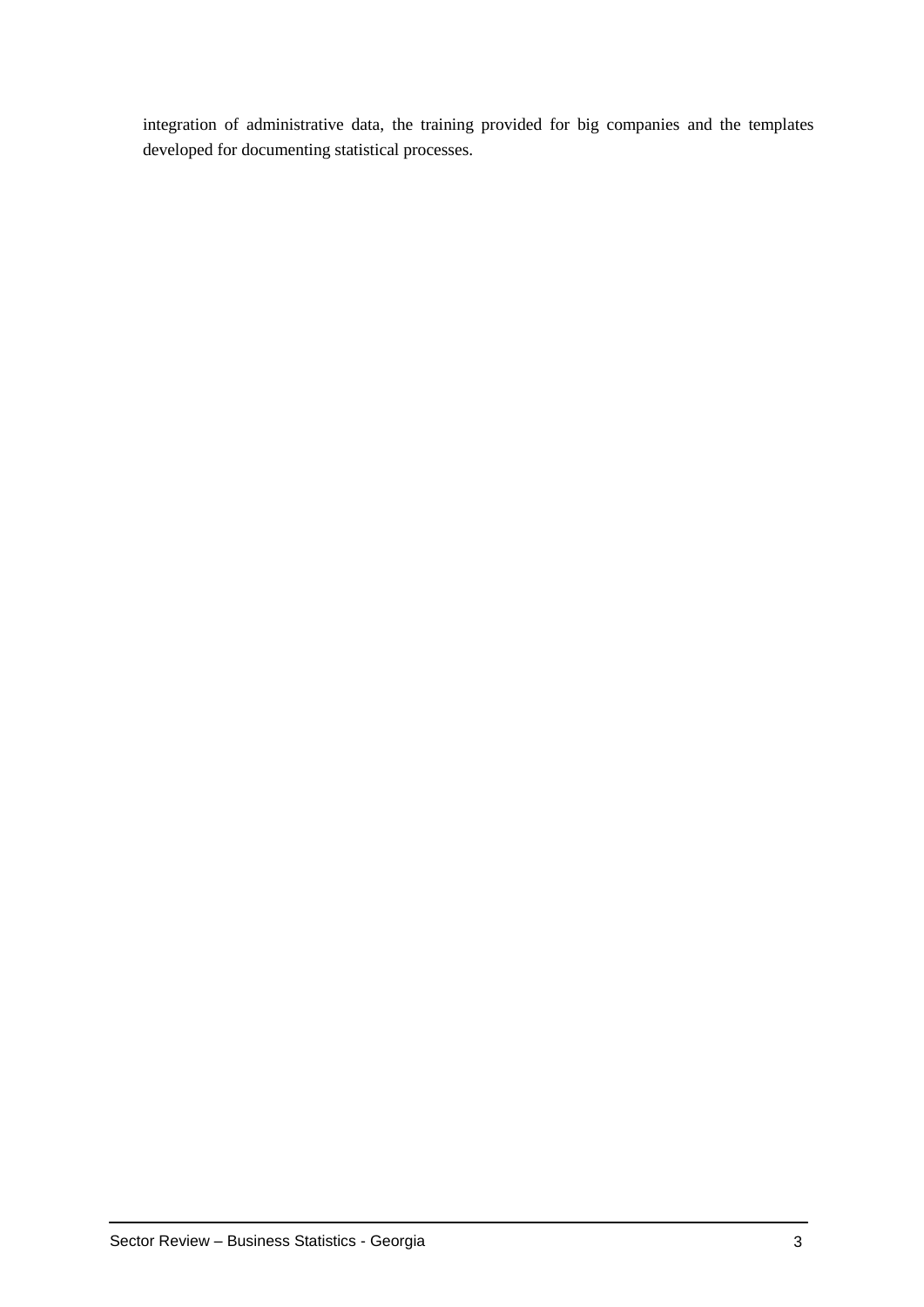#### <span id="page-7-0"></span>**1. Introduction**

(15) Eurostat plays a key role in the statistical cooperation with enlargement countries and the countries covered by the European Neighbourhood Policy (ENP)<sup>6</sup>. This role includes supporting these countries in their efforts to align their statistical data with European and international standards. In this context, a Sector Review was carried out with the objective of analysing the current situation of business statistics in Georgia.

(16) As stated by Eurostat, Sector Reviews have the following specific objectives

- to assess the administrative and technical capacity of the reviewed statistical system to produce business statistics;
- to assess the statistical production against the EU standards;
- to review the medium and long-term planning within the sector; and
- to propose a list of recommendations to be undertaken in order to improve business statistics.
- (17) The review focused on the backbones of business statistics, on Structural Business Statistics (SBS) and Short-Term Statistics (STS), as well as on the statistical infrastructure of business statistics.
- (18) As stated in Article 1 of Regulation (EC) No  $295/2008<sup>7</sup>$  the very complex system of SBS shall provide the empirical basis to analyse
	- a) the structure and evolution of the activities of businesses;
	- b) the factors of production used and other elements allowing business activity;
	- c) competitiveness and performance to be measured;
	- d) the regional, national, Community and international development of businesses and
	- e) markets;

- f) business conduct;
- g) small and medium-sized enterprises; and
- h) specific characteristics of enterprises related to particular breakdown of activities.
- (19) In addition, there is a need for data on business demography, also because such data are among the indicators to support the Europe 2020 strategy. The birth of new enterprises is often seen as one of the key drivers of job creation and economic growth<sup>8</sup>.
- (20) In National Accounts the first account in the sequence of accounts is the production account, which records the output and inputs of the production process, leaving value added as the balancing item. SBS provide most of the data required to estimate production accounts. Because of this eminent role for compiling National Accounts, the concepts of SBS are heavily influenced by the basic concepts of National Accounts.

<sup>6</sup> More information is available on Eurostat's home page: [http://ec.europa.eu/eurostat/web/european-neighbourhood](http://ec.europa.eu/eurostat/web/european-neighbourhood-policy/overview)[policy/overview.](http://ec.europa.eu/eurostat/web/european-neighbourhood-policy/overview)

<sup>&</sup>lt;sup>7</sup> Regulation (EC) No 295/2008 of the European Parliament and of the Council of 11 March 2008 concerning Structural [Business Statistics](http://eur-lex.europa.eu/LexUriServ/LexUriServ.do?uri=OJ:L:2008:097:0013:0059:EN:PDF).

<sup>&</sup>lt;sup>8</sup> See Eurostat, Smarter, greener, more inclusive? Indicators to support the Europe 2020 strategy; Luxembourg 2015.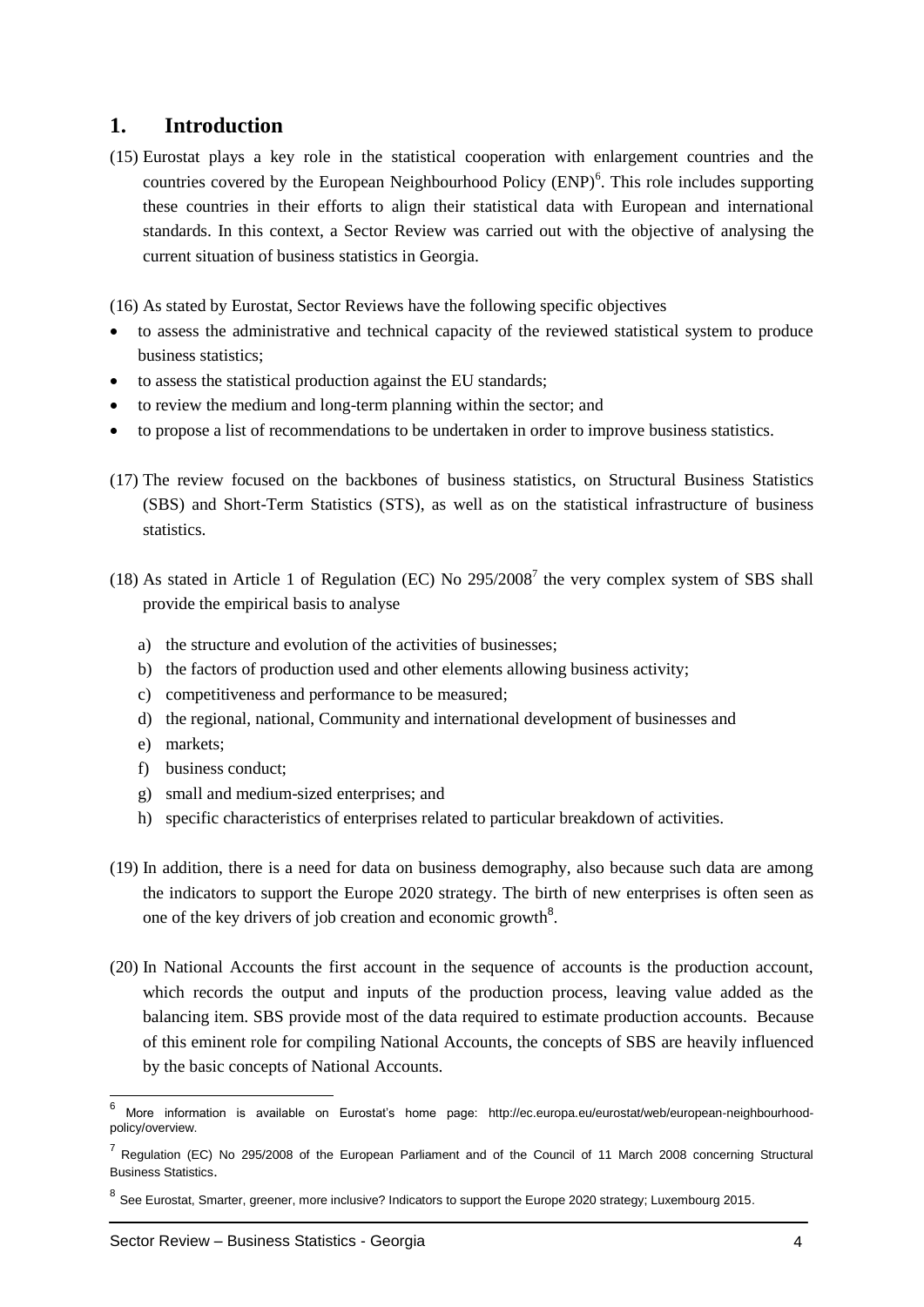- (21) As it is clearly set out in Article 1 of the Regulation (EC) No  $1165/98<sup>9</sup>$  the aim of Short-Term Statistics (STS) is to establish a common framework for the production of short-term statistics for business cycle analyses. STS comprise information necessary to provide a uniform basis for the analysis of the short-term development of supply and demand, production factors and prices.
- (22) In order to facilitate analyses, production and prices (or costs) indicators have to be provided in the form of indices. As in the case of SBS, the specific data requirements are laid down in the following Annexes to Regulation (EC) No 1165/98:
	- $\bullet$  Industry Annex A;
	- Construction Annex B;
	- $\bullet$  Retail trade and repair Annex C;
	- Other services Annex D.
- (23) STS meet all the analytical requirements for studying the business cycle. The analysis need not be limited to a single indicator but can instead be based on a set of variables, each of them devoted to a specific aspect of the economy. Emphasis is laid on indicators (indices) in volume terms, in order to investigate the change in the activity level. Data on building permits are collected in order to use this information as leading indicators to forecast future production.
- (24) In addition, STS play an important role as one of the sources for compiling National Accounts at infra-annual level.

-

<sup>9</sup> [Council Regulation \(EC\) No 1165/98 of 19 May 1998 concerning Short-Term Statistics.](http://eur-lex.europa.eu/LexUriServ/LexUriServ.do?uri=CONSLEG:1998R1165:20090101:EN:PDF)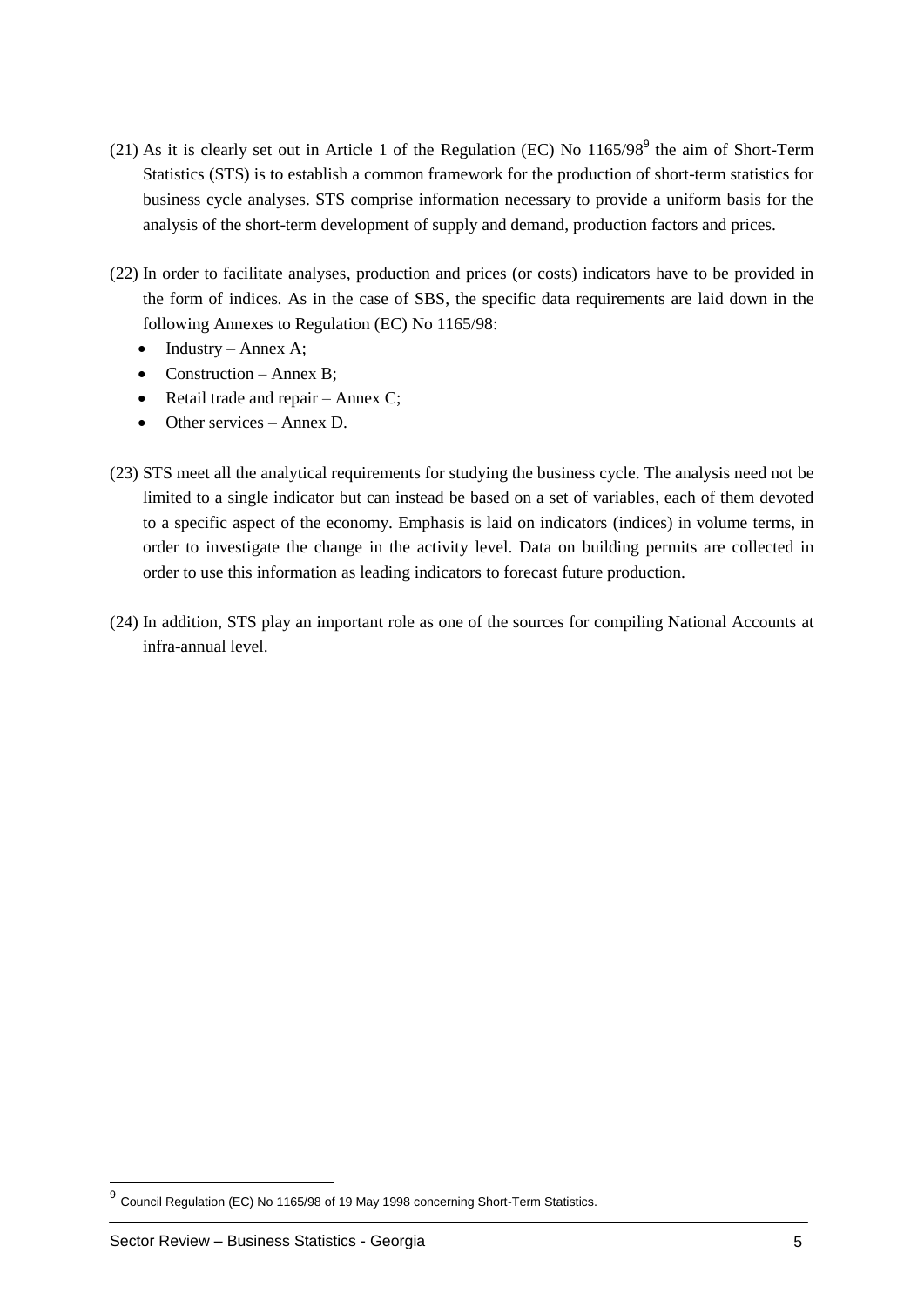### <span id="page-9-0"></span>**2. Findings**

#### <span id="page-9-1"></span>**2.1 Infrastructural elements**

- (25) Business statistics are based on a number of concepts and methodological elements the relevance of which is not limited to business statistics.
- (26) Cross-cutting issues such as statistical units, activity and product classifications and business register may be considered core elements of the entire statistical system. Because of this fundamental role, statistical units, classifications and business registers in the European Statistical System (ESS) are all based on EU Regulations. Any assessment of a system of business statistics which does not cover the compliance of the infrastructural elements of business statistics with EU standards would be quite incomplete.

#### <span id="page-9-2"></span>**2.1.1 Statistical units**

- (27) Regulation (EEC) No  $696/93^{10}$  on statistical units for the observation and analysis of the production system is one of the most influential of all legal acts for the ESS.
- (28) At present, the main statistical unit in business statistics in Georgia is the legal unit while work on the delineation of all enterprises, kind-of-activity units (KAUs) and local units is ongoing. The use of the legal unit as statistical unit is neither compliant with the provisions governing SBS nor with the ones in force for STS. In the case of SBS, the non-compliance is less pronounced because in Georgia in the great majority of cases the enterprise according to the EU definitions corresponds to the legal unit.

#### <span id="page-9-3"></span>**2.1.2 Classifications**

(29) Classifications, particularly classifications by activity and by size classes, determine which kind of questions can be answered on the basis of business statistics. The use of the same classifications system is of decisive importance for international comparisons.

(30) At present, three size classes of enterprises are distinguished by GeoStat:

- Large enterprises: enterprises with an average number of 100 or more employees and an annual turnover which exceeds 1.5 million GEL.
- Medium size enterprises: enterprises with an average annual number of employees from 20 to 99 persons and an annual turnover from 0.5 million to 1.5 million GEL.
- Small size enterprises: enterprises with an average annual number of employees of less than 20 persons and an annual turnover of less than 0.5 million GEL.

<sup>-</sup>10 [Council Regulation \(EEC\) No 696/93 of 15 March 1993 on the statistical units for the observation and analysis of the](http://eur-lex.europa.eu/LexUriServ/LexUriServ.do?uri=CELEX:31993R0696:EN:HTML)  [production system in the Community.](http://eur-lex.europa.eu/LexUriServ/LexUriServ.do?uri=CELEX:31993R0696:EN:HTML)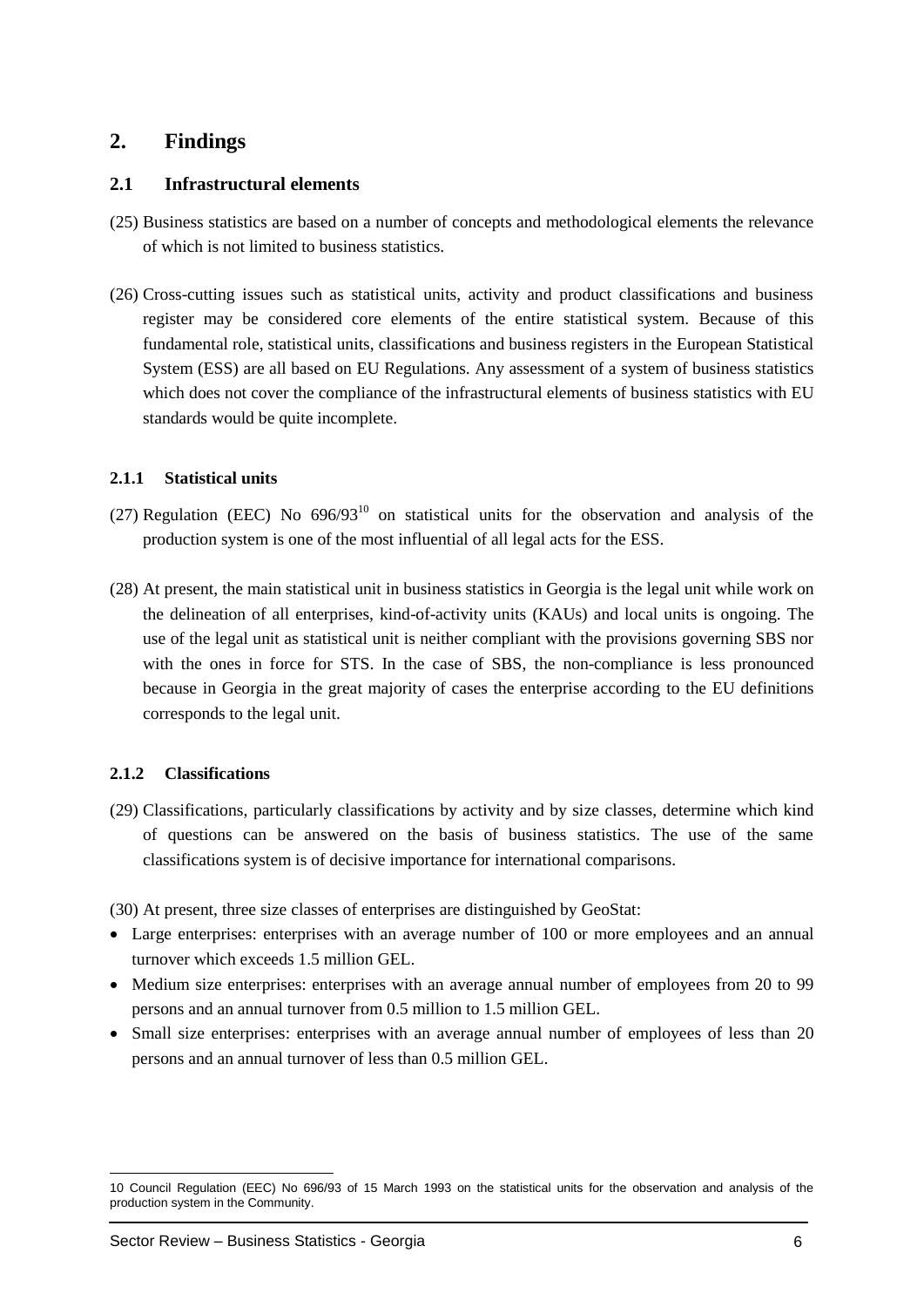- (31) This definition of size classes is not consistent with the size classes defined in Regulation (EC) No 250/2009 which either is solely based on the numbers of persons employed (Annexes I to IV of SBS) or the number of employees (Annex IX of SBS).
- (32) NACE Rev 1.1 is still used in Georgia. The preparation of a national version of NACE Rev. 2 has been completed, but the formal adoption procedures are not yet finalised. GeoStat will produce a table showing the correspondence between the national versions of NACE Rev 1.1 and NACE Rev. 2 and make it available to the public.
- (33) The Classification of Products by Activity  $(CPA)^{11}$  is also known and used in some fields like PPI, but currently only the old version from 2002 is available. The new Import Price Index (MPI), the implementation of which is envisaged for 2016, will also be based on the CPA.
- (34) The English version of the economic classifications in use is not accessible on the GeoStat website.

#### <span id="page-10-0"></span>**2.1.3 Business register**

- (35) Business registers can be considered as the backbone of any system of business statistics aiming at the production of high quality data. A well-developed business register may help to improve the efficiency of the system of business statistics. In fact, based on the potential to assemble existing information, registers may serve as a tool to provide additional statistical information on enterprises without increasing the administrative burden on businesses. Additionally business registers are the main source for business demography because they document the creation, mergers, splitting-up and closure of businesses.
- (36) The business register in Georgia has reached already a very high standard and is to a considerable degree compatible with EU standards. For each unit the following variables are available:
	- Full name of enterprise;
	- Registration data;
	- Statistical code:
	- Tax code;

- Legal address;
- Actual address (only for limited number of entities);
- Organisational-legal form;
- Ownership type;
- Phone and fax numbers:
- E-mail address and web page (only for limited number of entities);
- Name, surname, address and phone number of director;
- Kind of economic activity on the 5-digit level of NACE Rev. 1.1 (only for limited number of entities);
- Number of persons employed (only for active business entities);

 $11$  Regulation (EC) No 451/2008 of the European Parliament and of the Council of 23 April 2008 establishing a new statistical [classification of products by activity \(CPA\) and repealing Council Regulation \(EEC\) No 3696/93.](http://eur-lex.europa.eu/legal-content/EN/TXT/PDF/?uri=CELEX:32008R1178&from=EN)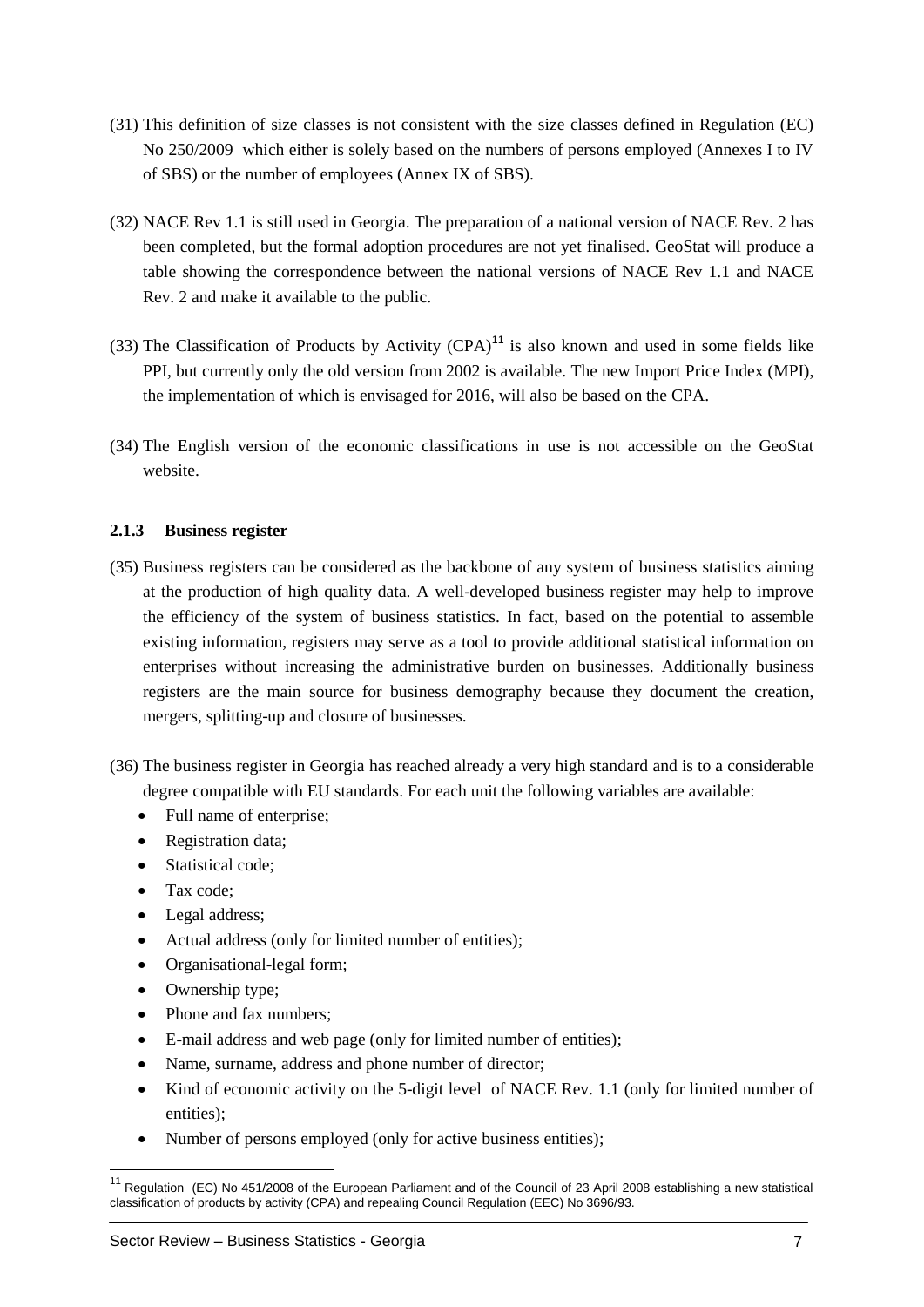- Turnover (only for active business entities).
- (37) The classification of all units according to NACE Rev. 2 will be finalised in the near future, likely at the beginning of 2016. Double-coding of all units according to NACE Rev 1.1 and NACE Rev. 2 will allow disseminating annual business statistics for the reference year 2014 according to both versions of the classification.
- (38) Turnover is used as a proxy for value added to identify the principal activity of an entity. As pointed out in the Eurostat NACE Rev. 2 Manual<sup>12</sup> the simple use of the substitute criteria may be misleading. When using turnover as a proxy for value added, it should be taken into account that in certain cases turnover and value added are not proportional. For example, turnover in trade usually has a much lower share of value added than turnover in manufacturing. For some activities turnover is defined in a specific way which makes comparison with other activities not useful, e.g. financial intermediation activities or insurance activities. The present procedure needs to be improved according to the proposals put forward in the Eurostat Manual mentioned above.
- (39) Metadata documenting the processes used for maintenance and updating the register were developed in cooperation with experts from Statistics Sweden.
- (40) The updating procedures of the business register are to a remarkable degree automatised. Information from administrative sources is received monthly using automatic interfaces that GeoStat has developed with the databases of the owners of the administrative sources.
- (41) However, a number of problems exist:
	- a) A full economic census which could be used as benchmark was never carried out in Georgia, mainly due to a lack of financial recourses;
	- b) The quality of administrative data is not always adequate, because the information is not always complete and/or correct;
	- c) The identification of active enterprises is often very difficult and the key problem, because adequate information is not available;
	- d) Information on foreign control ("ownership type") is not complete and needs to be checked systematically;
	- e) GeoStat conducts Computer Assisted Telephone Interviews (CATI) for the entities in the business register, in order to update information about the status, kind of economic activities and actual addresses on a regular basis. These direct contacts are often confronted with nonresponse.
	- f) The number of experts working on the business register is not adequate to integrate the missing information and to ensure a high quality of the register.

 $12$ <sup>12</sup> NACE Rev. 2 Statistical classification of economic activities in the European Community, Methodologies and Working papers; Luxembourg 2008.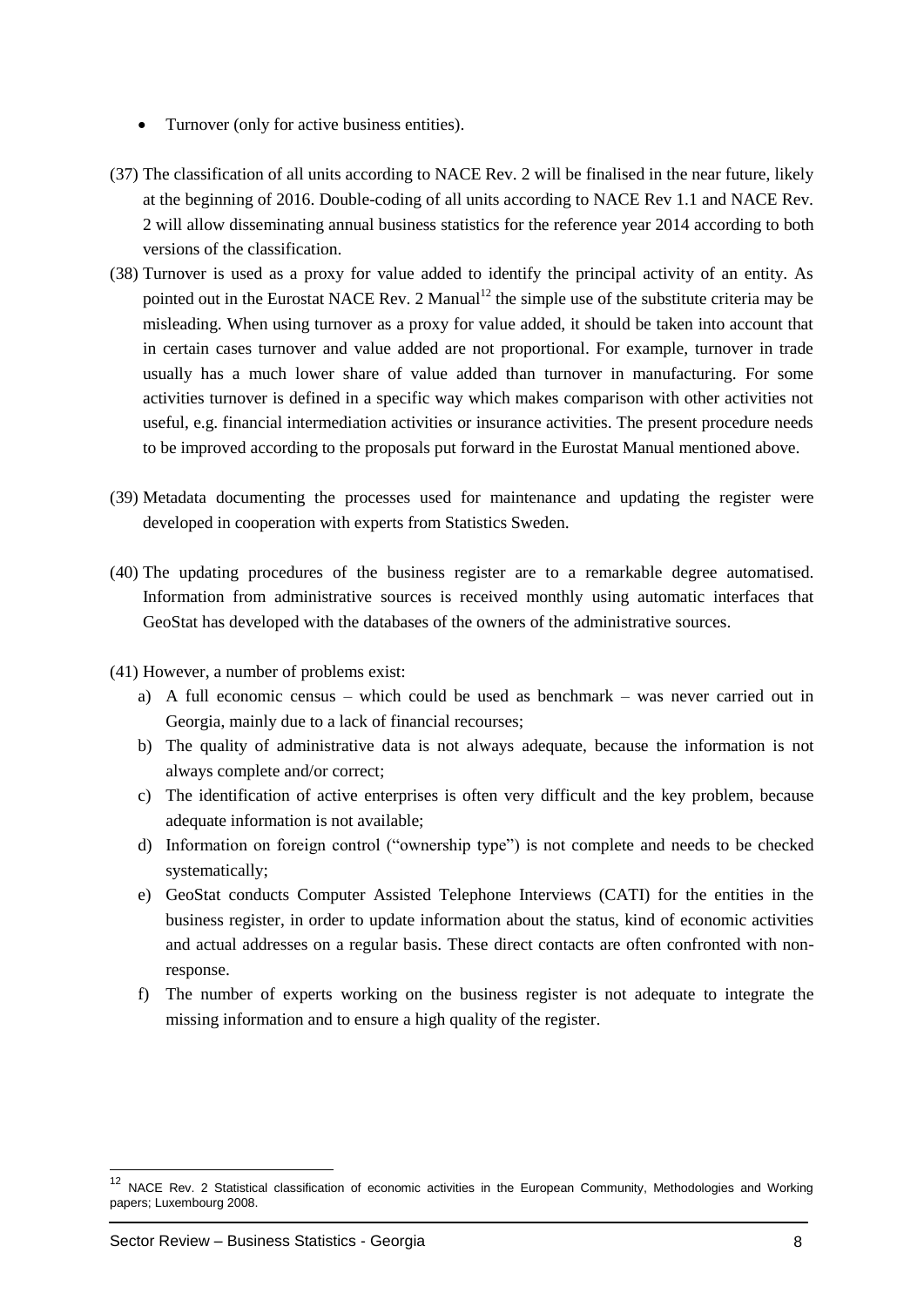#### <span id="page-12-0"></span>**2.2 Compliance with EU data requirements**

#### <span id="page-12-1"></span>**2.2.1 SBS**

- (42) The assessment focussed on the data requirements according to the Common module for annual structural statistics (Annex I) of Regulation (EC) No 295/2008. The Common module covers the entire target population of SBS. The list of variables to be observed on the enterprise level includes key variables such as turnover, production value, value-added at factor cost, personnel costs, gross investment and number of persons employed. The compliance with the data requirements and the concepts used in the Common module can be considered as the minimum obligation to be fulfilled.
- (43) The annual surveys carried out by GeoStat provide most of the information required according to the Common module of SBS. However, in order to reach full compliance it will be necessary to provide data for insurances, credit institutions and pension funds. As regards variables, at present no information is collected for operating surplus. The definitions of some variables, such as the one for the turnover and the production value, are not consistent with their respective definition in SBS. The necessary alignment with EU standards on size classes will require a redesign of the random sample for medium- and small-size units.
- (44) The annual survey covers all (approximately 3.800) big units with a turnover of 1.5 million GEL (ca. EUR 580,000) or employing more than one hundred persons. Stratified random sampling techniques are only employed for the medium- and small-size units. Administrative data are available for control purposes, validation and for imputing missing information.
- (45) This combination of full coverage of big units and the use of sampling techniques for mediumand small-size entities can be seen as a very good strategy to guarantee a high quality of the totals of a population which is characterised by a skew distribution. The skewed distribution of most of the core target variables is one of the fundamental reasons for different methods in business statistics, as well as in and person and household statistics $^{13}$ .
- (46) So far no business demography data are available, although policy makers and analysts would certainly appreciate to have such information available.
- (47) A special feature of the present system of business statistics in Georgia is that, in addition to the annual ones, also quarterly surveys are carried out. These quarterly surveys are very similar to the annual surveys as regards the basic concepts used and the variables included. The quarterly surveys provide information inter alia on employment, personnel costs and production value. The size of the sample of the quarterly surveys (approximately 11.000 in 2015) is smaller than the one for the annual survey (15.500 in 2015). The results of the quarterly surveys are inter alia the basis for estimating preliminary results on the annual level. However, the results of the quarterly surveys are not used for calculating indices as requested within the STS framework of business cycle indicators.

 $^{13}$  Wim Kloek, What makes business statistics different? Paper prepared for the European Establishment Statistics Workshop, Neuchatel 2011.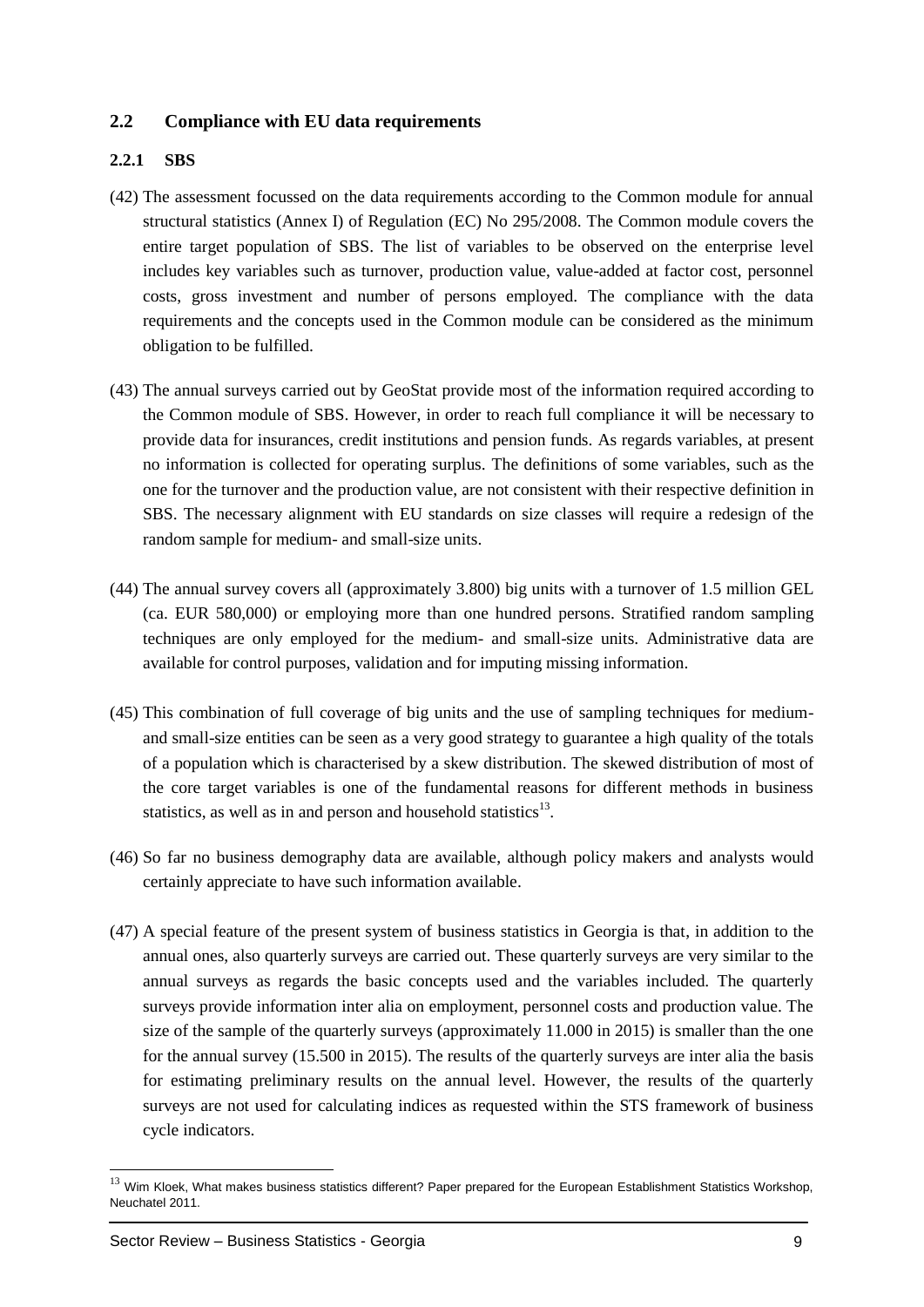#### <span id="page-13-0"></span>**2.2.2 STS**

(48) Compared to SBS, the situation is less favourable for STS. Only the following data are available:

- PPI for industrial products (monthly);
- SPPI for freight transport (monthly);
- Export price index (monthly);
- Price index for material inputs to construction industries (monthly);
- Information on issued permissions for construction and information on completed construction (quarterly).
- (49) Work on the Construction Cost Index (CCI) has started, with the component on material costs already being available.
- (50) Information on turnover is available from administrative sources on a monthly basis, but is not yet used for compiling STS indicators (indices) in volume terms. However, the rich pool of administrative information available should allow producing the required indicators in a costefficient way and with no major additional burden for the respondents.
- (51) The design and the compilation of a full set of STS indicators will be the main challenge for the near future. The existing know-how in price statistics, particularly concerning the construction of indices and the determination of weights can be used. In the future, it will in particular be necessary to use such price indices to allow for the production of volume indicators. Index calculation such as the calculation of the production index (also known as an output index or a production volume index) starting from values such as turnover makes it necessary to deflate the data. So appropriate price indices have to be available in the course of the index calculation. In any case, the development of all volume indicators for industry, construction, trade and other services will require additional resources and expertise.
- (52) Because so far no production-related and labour-related indicators (indices) according STS standards are produced in Georgia, most of the findings reported in chapter 2.4 on statistical processes and in chapter 2.5 on statistical outputs are related to the annual SBS-like surveys only.

#### <span id="page-13-1"></span>**2.3 Institutional environment**

#### <span id="page-13-2"></span>**2.3.1 Principle 2 – Mandate for data collection**

- (53) The new Law of Georgia on Official Statistics, which entered into force on 1st of June 2015, strengthened the Office's mandate for data collection.
- (54) The new Article 25. 3 states that "Unless otherwise provided for by the legislation of Georgia, legal entities registered in the Register of entrepreneurial and non-commercial legal entities are obliged to provide Geostat, upon Geostat's written request, including such request in electronic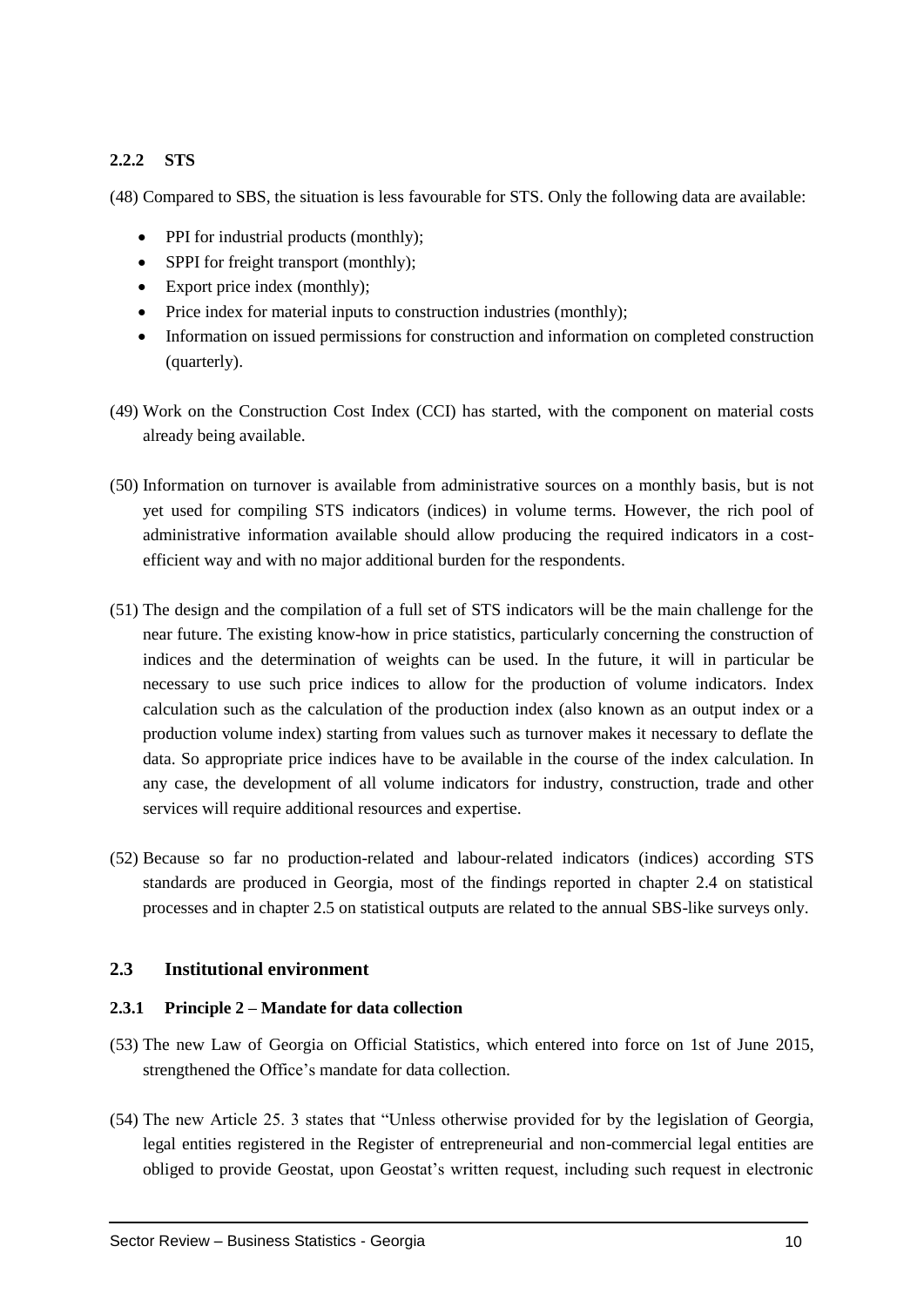form, with the available information (including confidential information) in paper or electronic form".

- (55) GeoStat started to establish a system of sanctions in June 2015. It is envisaged that the reference to the new legal provisions and to the system of sanctions (after a first reminder in case of nonreporting there will be a sanction of GEL 200) will help to reduce unit non-response.
- (56) The access to administrative sources for statistical purposes is also covered by the new Article 25 in its second paragraph, which states that "Unless otherwise provided for by the legislation of Georgia, upon Geostat's request, administrative bodies shall be obliged to provide available information on physical persons and legal entities of private law to Geostat, including confidential information and/or information containing personal data in line with the "Law on Personal Data Protection".
- (57) Administrative data sources are already extensively used for the production of business statistics: information on active taxpayers (from the Revenue Service) is used for the production of business statistics, National Accounts (flash estimates on economic growth) and for updating the business register.
- (58) Data on registered and liquidated entities made available by the National Agency of Public Registry is essential for keeping the business register up-to-date. Information about permissions granted for construction and on completed objects (provided by the Architect Service) is used for the production of construction statistics and for the STS indicator on building permits.
- (59) Meta-information on tax data is available, and it is reported that in important cases the owners of administrative data are willing to take the needs of business statistics into account. GeoStat experts are in close contact with the owners of administrative information which is considered as relevant for statistical purposes.
- (60) The role of GeoStat in coordinating the activities with all the official statistics producing bodies and in issuing recommendations on statistical standards and methodology necessary for producing official statistics was already laid down in the previous version of the Law of Georgia on Official Statistics. Nevertheless, GeoStat is still confronted with difficulties to fulfil its coordination role with other producers of statistical information within the country.

#### <span id="page-14-0"></span>**2.3.2 Principle 3 – Adequacy of resources**

(61) GeoStat's management reports that they consider the available resources (human and financial) as fairly adequate, both in magnitude and in quality, to meet the country's current statistical needs. As far as future challenges are concerned, GeoStat considers the situation as quite favourable with respect to SBS and less favourable with respect to STS. As already outlined in chapter 2.2.2, so far only price indices and information on building permits are available. All the volume indicators need to be developed. The design and the compilation of a full set of STS indicators (indices) will be the main challenge for the near future. Use can be made of the existing know-how in price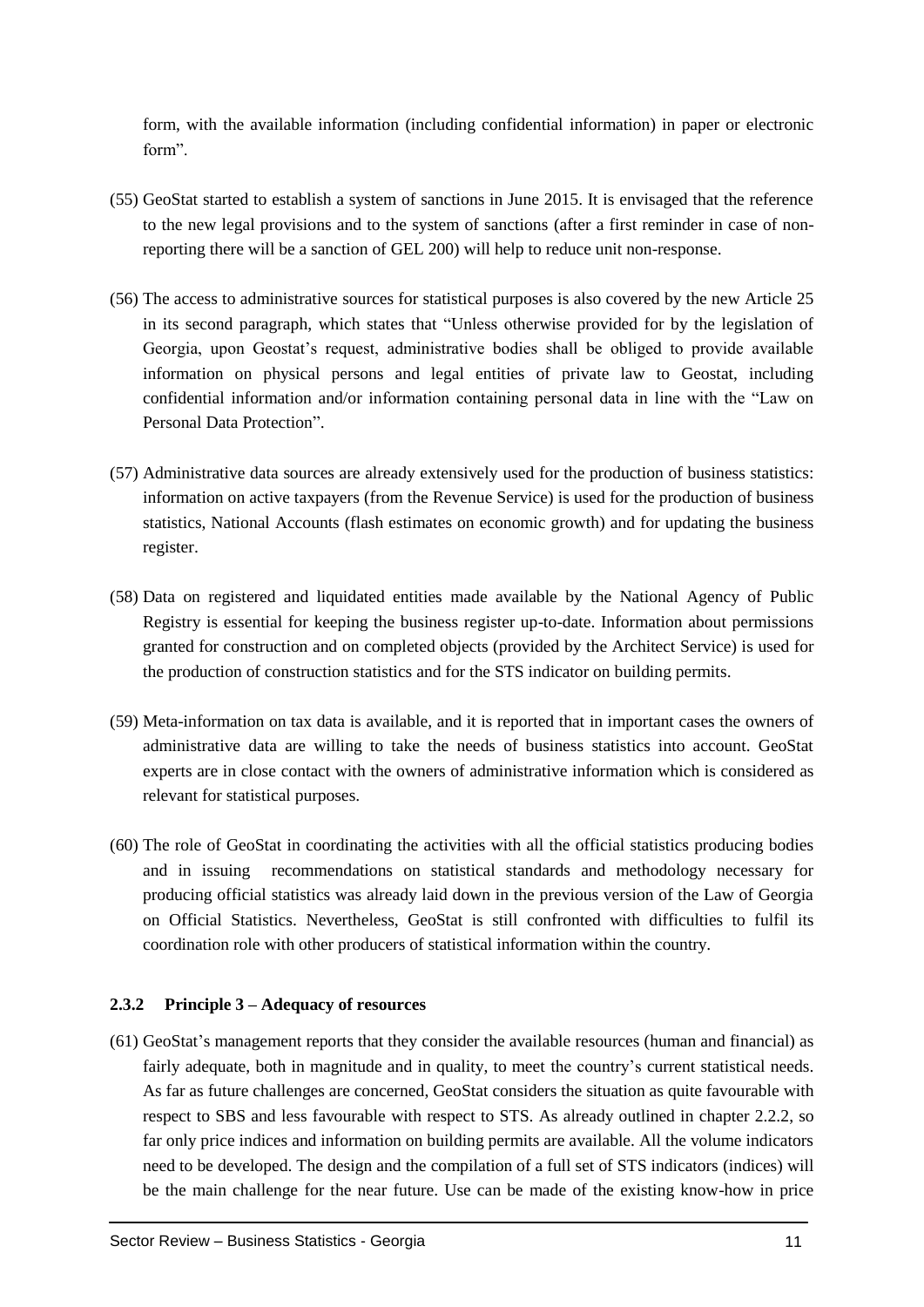statistics. In any case, the development of all volume indicators will require additional resources and expertise.

- (62) The assessment provided by GeoStat in the SAQ on resources is very optimistic. To achieve the goal of full compliance with EU standards, without any doubts additional resources will be needed. The use of best practice developed and implemented in EU Member States, and international help might play an important role.
- (63) For the Business Statistics Division the total annual budget per 100,000 population is GEL 18.458, the share of Business Statistics Division budget in GDP amounts to 0.002%.
- (64) Because of an increase in wages and salaries, GeoStat has become more competitive in the national labour market. A sufficient degree of staff stability has been reached among experts in business statistics, but staff stability is still a problem when it comes to IT experts.
- (65) Respondents are invited to provide feedback as regards the scope and detail of business statistics. For this purpose, GeoStat organises focus group meetings with respondents, and feedback can be provided using a special e-mail address (info@geostat.ge).
- (66) Training for field work staff (interviewers, supervisors) is offered on a regular basis. Such training activities are of special relevance because the system for collecting, checking and editing data is decentralised to quite some extent. Data entry from all questionnaires takes place in the regional offices. The regional offices and the interviewers working for these offices are also responsible for direct contacts with respondents and for ensuring a high response rate.
- (67) The head of the Business Statistics Division and some specialists from this division visit each of the eight regional offices at least once a year in order to provide training. After this training, an evaluation of the knowledge of the field staff is carried out.
- (68) Special training often IT-related is provided to the specialist working in the field of business registers. Some information and training materials are also available for employees on GeoStat's website.

#### <span id="page-15-0"></span>**2.3.3 Principle 4 – Commitment to Quality**

(69) An Advisory Board was established as recommended in the Adapted Global Assessment  $(AGA)^{14}$ of the National Statistical System of Georgia. The new Law of Georgia on Official Statistics includes a number of additional provisions with respect to the operation of this Board. The tasks of the Board include inter alia scientific analyses and provision of recommendations with regard to statistical standards and methodology used in statistical production (Article 14 1 c of the Law), the "review of modern methods of statistical activities and the submission of recommendations to the Board with regard to further enhancement of statistical methodology" (Article 14 1 d of the Law). So far GeoStat received little input from the Advisory Board.

<sup>14</sup> See: http://www.geostat.ge/index.php?action=page&p\_id=1250&lang=eng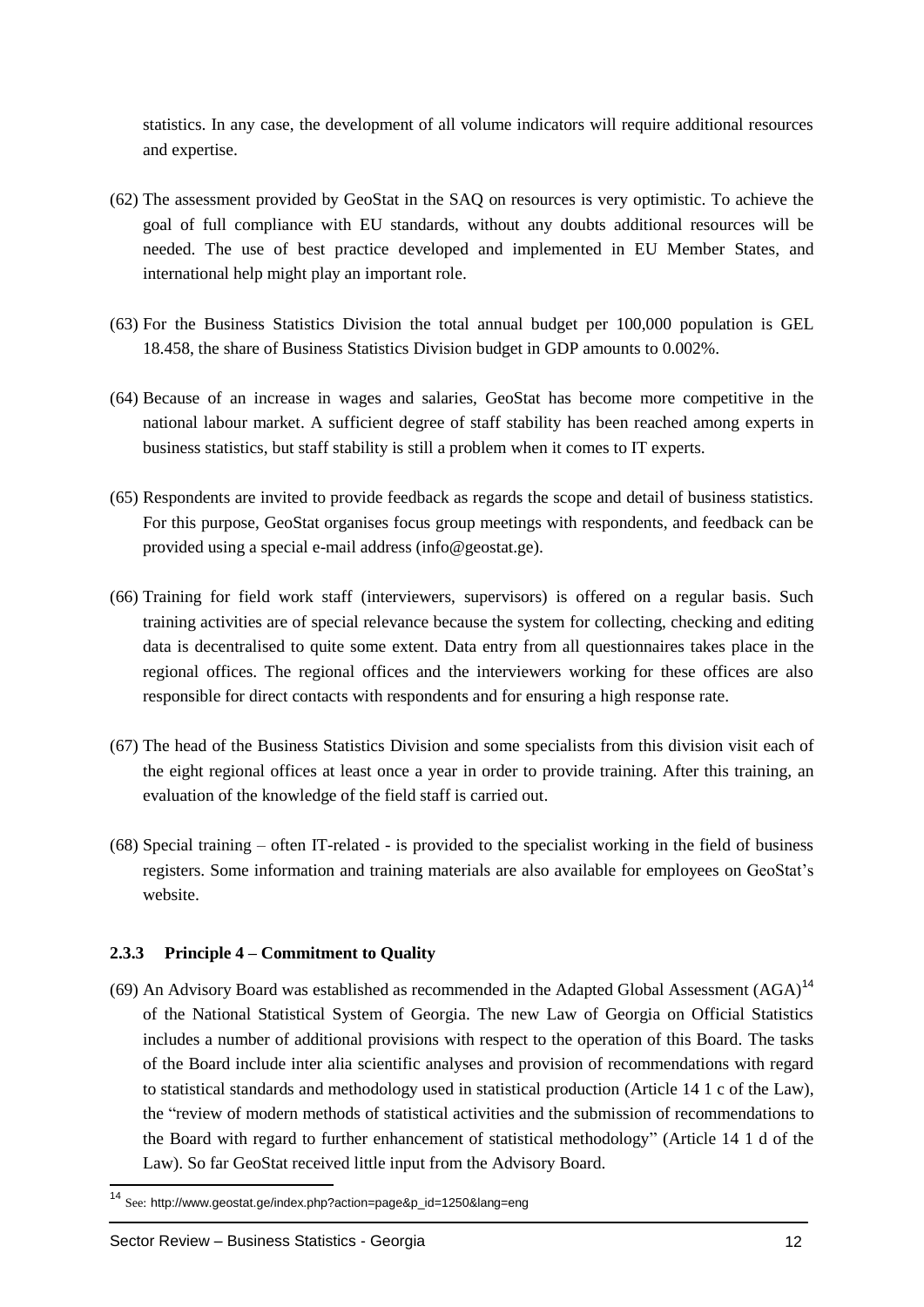- (70) Work for implementing the Eurostat Quality Assurance Framework  $(QAF)^{15}$  is ongoing. As also recommended in the above-mentioned AGA, a joint Quality and Methodology Unit was established. This unit has already started working on a standardised system for documenting all statistical processes. This documentation makes use of a template16 prepared according to the GSBPM structure. The next step will be the establishment of a standardised system of quality reports. It is envisaged to discuss the documentation of statistical processes with the main users. Quality reports will be published.
- (71) Main users and respondents are contacted in a systematic way to improve questionnaires. Such contacts are part of GeoStat's arrangements for quality management and primarily aim at improving and testing the survey questionnaires. As a result the questionnaires, in particular the electronic questionnaires include detailed explanatory notes, descriptions of how to derive the requested variables starting from the information in business accounts and a FAQ section.
- (72) As soon as the standardised system of quality reports according to QAF standards is fully implemented, all quality indicators as required according to European standards will be made available.

#### <span id="page-16-0"></span>**2.3.4 Principle 6 – Impartiality and Objectivity**

- (73) The aims of business statistics are outlined in the questionnaires mentioned in the previous section, while a mission statement including the principle that all statistics should be compiled on an objective basis determined by statistical considerations only, was not developed yet.
- (74) At present, there is no official policy regarding the handling of errors discovered after dissemination. Neither is there an explicit revision policy for business statistics. The results of the quarterly surveys (see  $2.2.1$ ) are not revised on the basis of the results of the annual surveys although discrepancies exist and are documented.
- (75) In case of major revisions and changes in the methodologies, such as the redefinition of size classes of enterprises introduced in 2002, the public was informed in advance. The impact of the change is usually not notified to the public, but information is made available for internal use.

<sup>15</sup> See[: http://ec.europa.eu/eurostat/documents/64157/4372717/Eurostat-Quality-Assurance-Framework-June-2013-ver-1-1-](http://ec.europa.eu/eurostat/documents/64157/4372717/Eurostat-Quality-Assurance-Framework-June-2013-ver-1-1-EN.pdf/352234ca-77a0-47ca-93c7-d313d760bbd6) [EN.pdf/352234ca-77a0-47ca-93c7-d313d760bbd6.](http://ec.europa.eu/eurostat/documents/64157/4372717/Eurostat-Quality-Assurance-Framework-June-2013-ver-1-1-EN.pdf/352234ca-77a0-47ca-93c7-d313d760bbd6)

<sup>16</sup> See for example[: http://www.geostat.ge/cms/site\\_images/\\_files/english/meta/PPI.pdf.](http://www.geostat.ge/cms/site_images/_files/english/meta/PPI.pdf)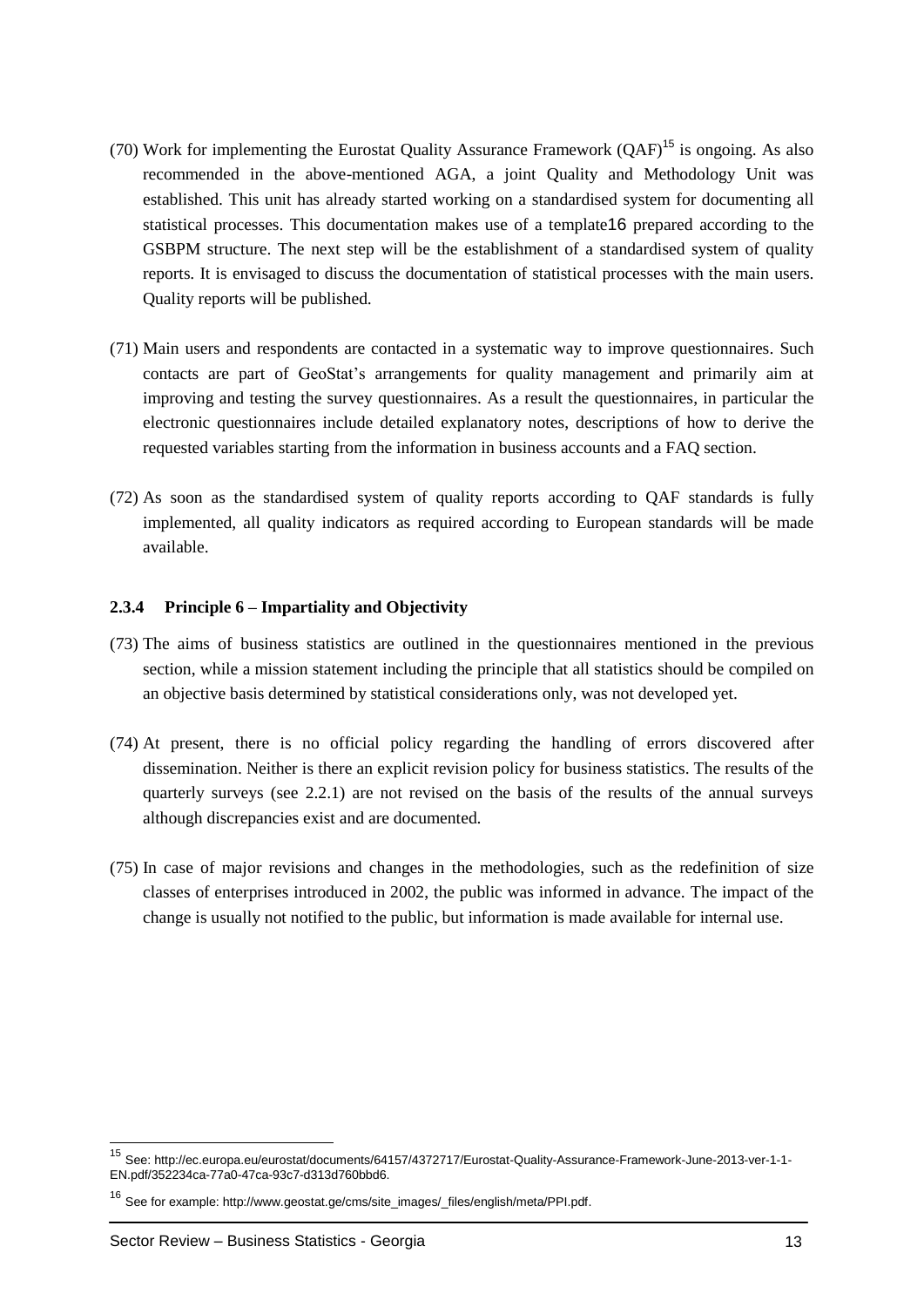#### <span id="page-17-0"></span>**2.4 Statistical processes**

#### <span id="page-17-1"></span>**2.4.1 Principle 7 – Sound methodology**<sup>17</sup>

- (76) Some methodological documents containing guidelines for statistical operations and describing the methodological framework exist within GeoStat, but are not standardised yet. The main concepts, definitions and classifications used in business statistics are documented, published on the website and included in statistical publications.
- (77) At the time of this Sector Review, NACE Rev. 1.1 is still in use. However, double coding of all units according NACE Rev 1.1 and NACE Rev. 2 will allow disseminating statistics from the annual survey for the reference year 2014 according to both classifications.
- (78) An organisational structure monitoring the implementation and validating processes, such as the methods for sampling, methods for data editing and imputation and methods for weighting, is available but requires further improvement. At present the processes are monitored by the staff of the Business Statistics Division only. Experts in statistical methodology should be involved in the various processes; use should be made of the recommendations included in the Memobust handbook. The establishment of the joint Quality and Methodology Unit and the work started on the documentation of all statistical processes are important steps to improve the current situation.
- (79) At present, the experts dealing with statistical methods in GeoStat are neither familiar with the many methodological oriented Manuals and Handbooks published by Eurostat, nor with the knowledge repository available on the CROS portal. The consequences are inter alia unnecessary duplications of efforts because existing know-how is not used. The lack of awareness of the recommendations regarding best practices will reduce the comparability of results with data for EU member states.
- (80) Vocational training is offered, with emphasis on making use of the available software and other statistical tools.
- (81) Cooperation with the scientific community is weak and needs to be improved. The teaching obligations of the head of the Business Statistics Division and the provision that one member of the Advisory Board has to be a member of the scientific community could be used to intensify the collaboration. Memoranda of Understanding with some universities have already been signed<sup>18</sup>.
- (82) Each year GeoStat offers twenty-five students the possibility to work as (unpaid) trainees for some time (usually a month) in the office. This policy should improve the relationship with the academic world and help to recruit specifically-qualified staff.

 $17$  The assessment referring to items 2.2, 2.3 and 2.7 of the SAQ were treated under Chapter 2.2.

<sup>18</sup> Information is published on: [http://www.geostat.ge/index.php?action=news&lang=eng&npid=877.](http://www.geostat.ge/index.php?action=news&lang=eng&npid=877)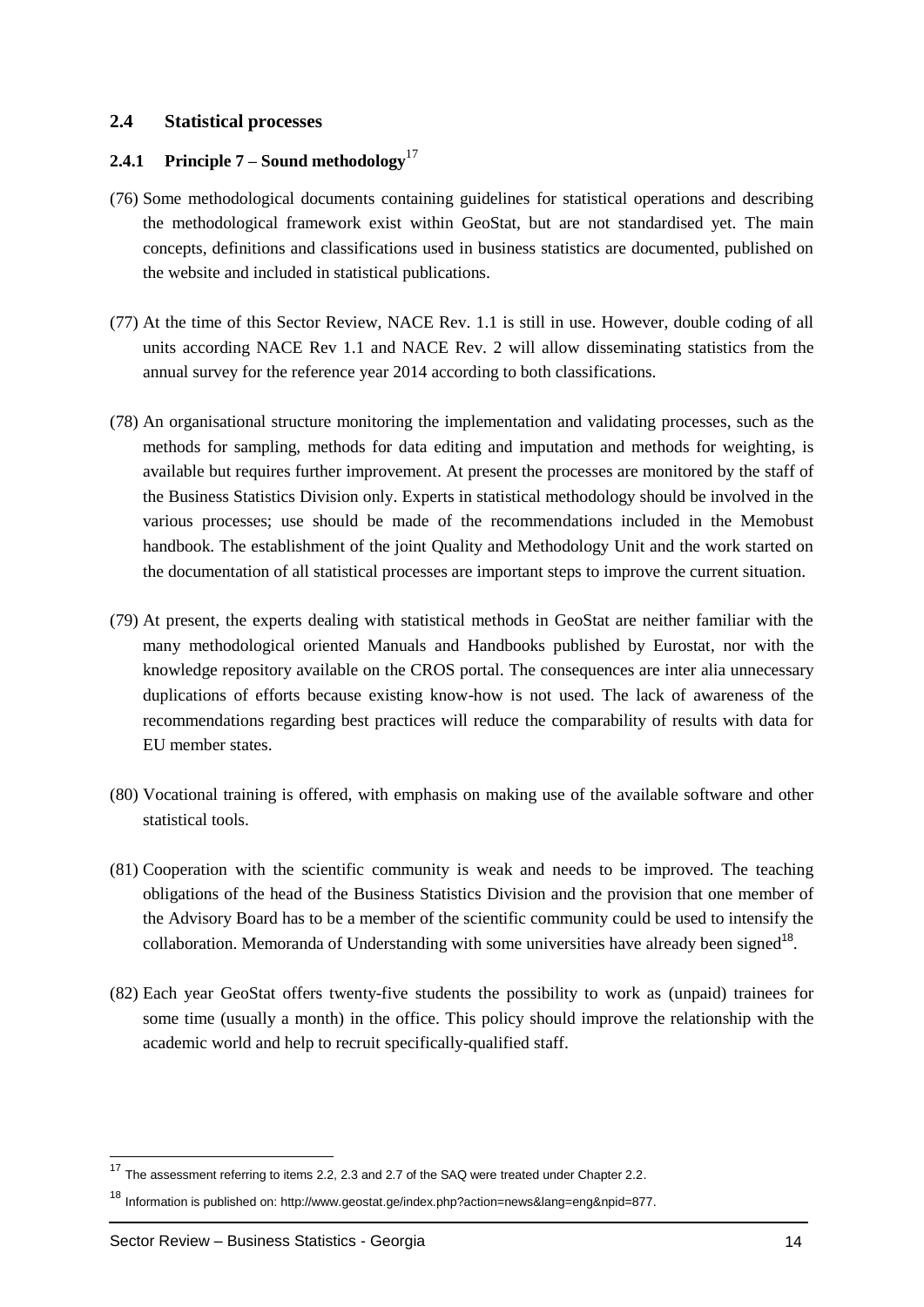- (83) New measures to improve the quality of data are introduced ad hoc when problems are encountered. For example, the imputation method was modified after the shift to the electronic questionnaire.
- (84) All business surveys are based on the business register. To design the sampling frame, three types of filters are applied:
	- The first filter excludes all non-market activities such as non-profit institutions and legal units of public law;
	- The second filter refers to the scope of present surveys and excludes the units classified under NACE Rev. 1.1: J (Financial intermediation), L (Public administration), P (Private households employing domestic staff and undifferentiated production activities of households for own use) and Q (Activities of extra-territorial organizations and bodies);
	- The third filter excludes non-active entities.
- (85) Large size units are surveyed with full coverage, while small and medium-size units are surveyed using stratified random sampling method. There is full geographical coverage of the territory controlled by the central government.
- (86) The sampling frame used for the scope of this survey is updated regularly. A detailed documentation on the maintenance strategy (primarily based on administrative sources provided by the Revenue Service and the National Agency of Public Registry) is available for internal use, and it is planned to make this document available also to external user.
- (87) So far no attempts were made to reduce the response burden by coordinating consecutive or different business surveys. Business statistics data is collected through questionnaires, and a number of built-in controls are in place in order to minimise errors during data collection. Administrative data is extensively used for control purposes and for imputing missing information.
- (88) Within the framework of the cooperation between the two institutions, GeoStat's sampling methodology was revised and monitored by experts from Statistics Sweden. A number of reports containing recommendations have been prepared.

#### <span id="page-18-0"></span>**2.4.2 Principle 8 – Appropriate Statistical Procedures**

- (89) As highlighted in the previous sections of this report, GeoStat makes extensive use of administrative data. The Revenue Service provides information on turnover, number of persons employed and wages, while information about permissions granted for construction and on completed objects is available from the Architect Service.
- (90) The identification keys from administrative sources are available for legal units and are documented in the business register. There are some differences in definitions, coverage etc. between administrative data and statistical concepts, which are well documented and described in the explanatory notes. Because of these differences, business statistics rely on a combination of survey and administrative data.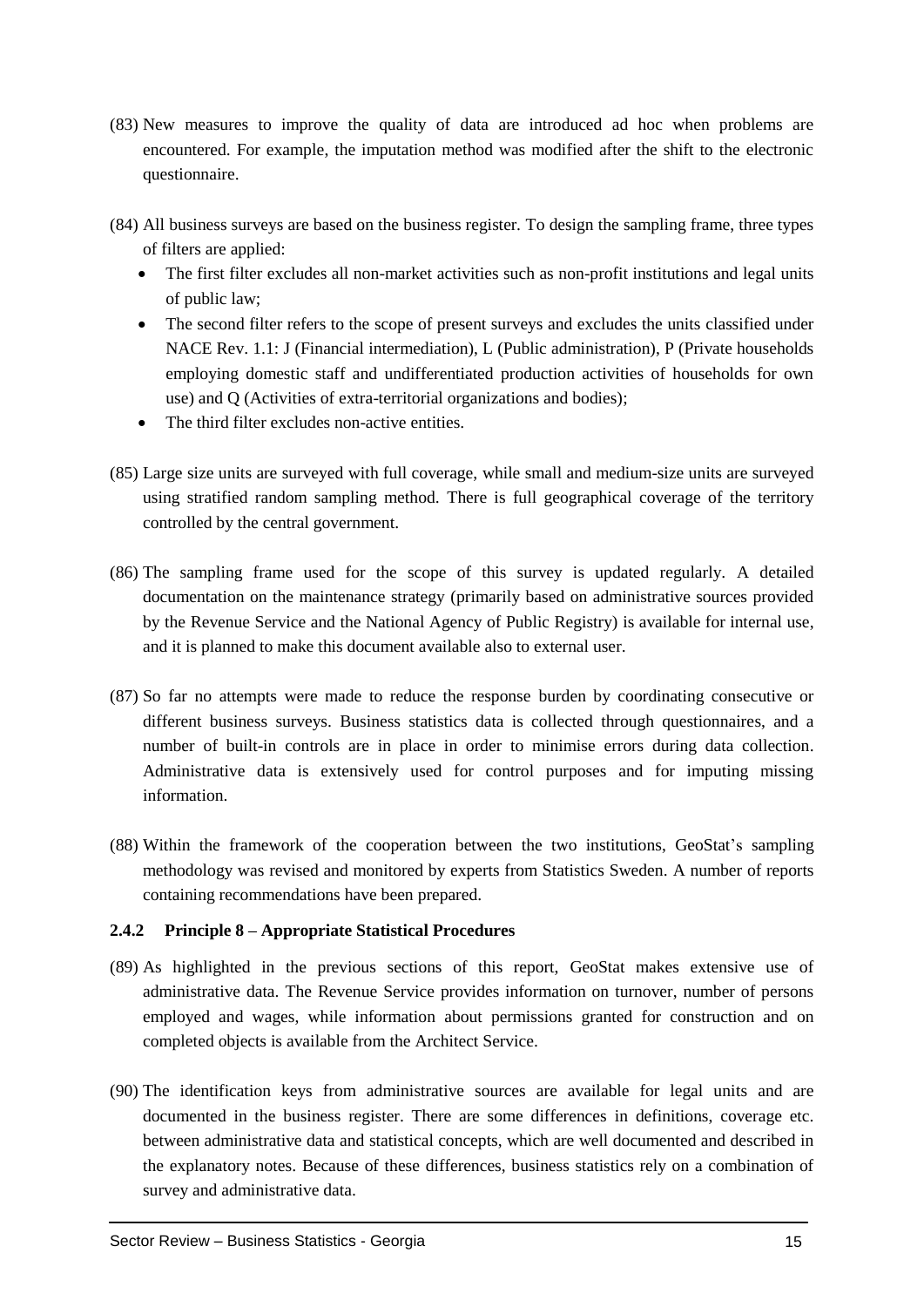- (91) Questionnaires are prepared together with main stakeholders and tested on a regular basis. The organisation of focus group meetings for the preparation of more user-friendly questionnaires can be considered as a very good practice.
- (92) The very user-friendly electronic questionnaire includes detailed explanatory notes and answers to FAQ. A hotline is also available for providing additional clarifications. More than 50% of respondents already make use of the electronic questionnaire, most of them being large units. The electronic questionnaire includes built-in controls and plausibility checks in order to reach a high quality of reporting.
- (93) Some respondents still prefer to use paper questionnaires, and in this case the interviewers in the regional offices are responsible for checking and editing the information received and for entering the collected data.
- (94) As mentioned before, regular training is offered to field work staff. The quality of the data collecting and editing process is analysed regularly. After the field work has been completed, each regional supervisor submits a report on field work activities in which all activities conducted by a regional supervisor and the interviewers have to be documented. After the analysis of the reports from each of the regional offices, a combined final report is prepared. This report includes information about non-response and has to be submitted to the management of GeoStat.
- (95) Annual and quarterly surveys (see 2.2.1) are based on the legal unit as statistical unit. Size of the unit, region and kind of economic activity are used as stratification criteria.
- (96) In 2015, the size of the sample in the annual business survey for the reference year 2014 was approximately 15,500, about 22% of the sampling frame. In comparison to the previous year, the sampling size was increased from 12,500 to 15,500, because of the necessity of double coding according to NACE Rev 1.1 and NACE Rev. 2 and because of the objective to produce results at municipality level.
- (97) The sampling techniques for the random sample of small and medium-size units are well established; the methods for dealing with unit non-response and item non-response can be considered as being "state of the art" to a large extent.
- (98) In case of non-response from large enterprises, information from questionnaires submitted from the same unit in previous quarters or years (see 2.2.1) and/or from administrative sources is imputed. This procedure is applied for unit non-response and for item non-response. Quality checks are also carried out on the macro level.
- (99) Business survey questionnaires include some variables not included in the provisions on EU data requirements, but which are of special interest for Georgia. An example of this is the variable "final products of own production granted free".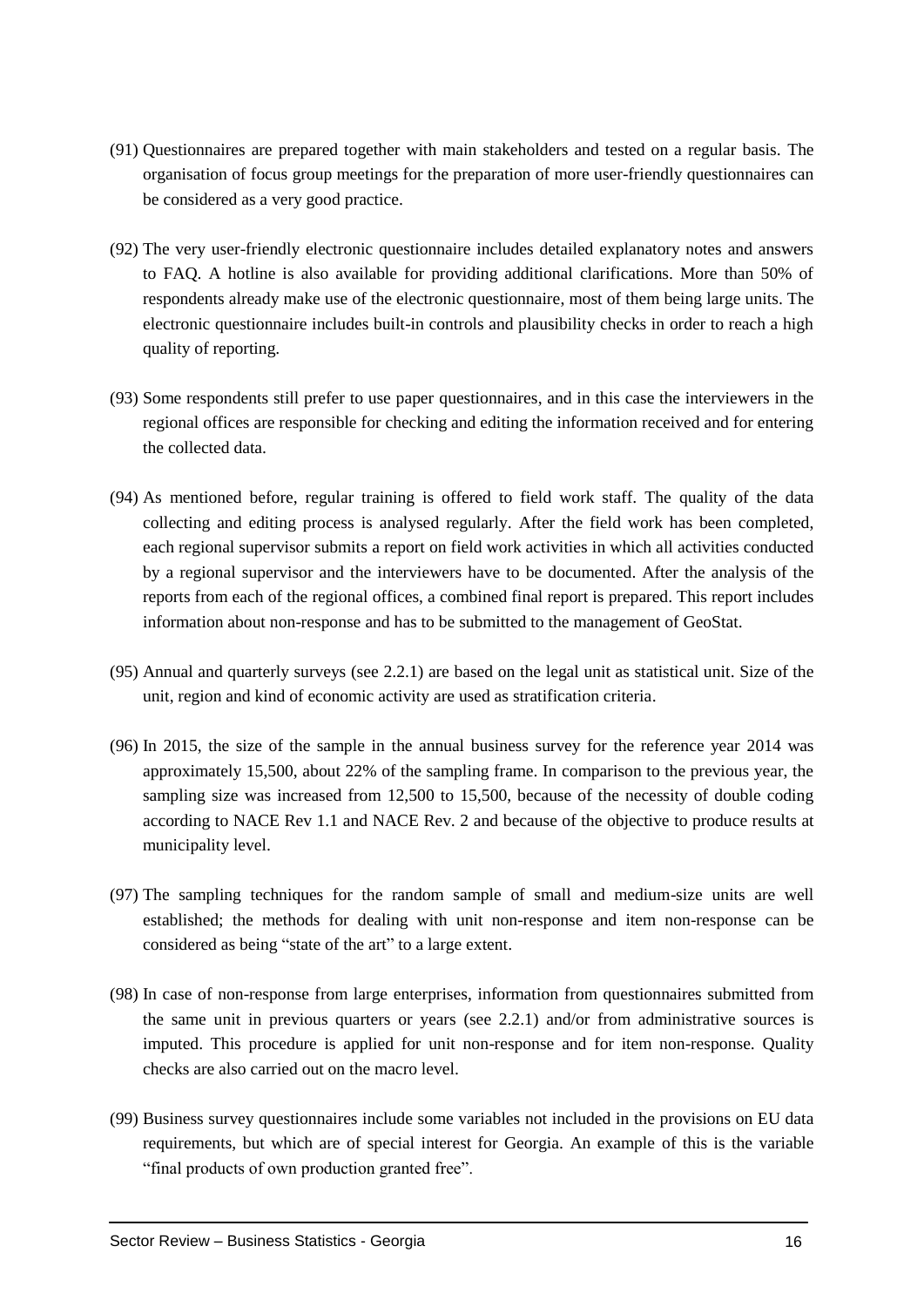#### <span id="page-20-0"></span>**2.4.3 Principle 9 – Non-excessive burden on respondents**

- (100) Not all of the data collected from the business surveys are published. Only the results of ten of the thirty-five variables covered by the quarterly surveys are currently available to the public.
- (101) During the past years GeoStat implemented a number of measures to reduce the response burden, including the reduction and simplification of questions in the questionnaires, increased use of administrative data for the production of business statistics and development of a modern and user-friendly data collection system by means of an electronic questionnaire. So far no attempts were made to measure the time needed to fill in questionnaires and to quantify the response burden caused by business statistics. There is no policy in place to spread the reporting burden as widely as possible over survey populations.
- (102) As already mentioned before, the access to administrative sources for the purpose of compiling business statistics is granted by the new Article 25 of the Law of Georgia on Official Statistics, and there is close cooperation with the authorities owning administrative data sources.

#### <span id="page-20-1"></span>**2.4.4 Principle 10 – Cost Effectiveness**

- (103) The effective use of resources for the production of business statistics is subject to internal control. External controls concentrate on the costs on a rather global level. So far no system of time recording allowing for monitoring the costs of the various steps in the data generating process was implemented.
- (104) The introduction of electronic questionnaires and the increased use of administrative data sources in recent years helped to improve the efficiency of data collection and editing. The promotion of online survey questionnaires reduced the need for manual interventions and lead to some cost-reduction. Activities to use automatic techniques for data capture, data coding and validation have started, but are not documented yet.
- (105) The number of staff involved in business statistics is rather small. Twenty-four persons work in the Business Statistics Division, and the eight heads of regional offices are also very active in the field of business statistics. These numbers do not include the interviewers, who are to a considerable extent responsible for data collection and data validation in a structure which heavily relies on the work done in the regional offices.
- (106) In the medium term it might become necessary to assess the implications of the increased use of electronic data collection methods in order to evaluate whether the tasks of the regional offices related to of data collection (extensive use of interviewers through the regional offices) could be reconsidered.
- (107) The budget of the Business Statistics Division was increased by 6.7% in the period 2014 to 2015. This increase is partly due to additional statistical projects, an increase in the number of permanent staff and the number of interviewers (because the sample size was enlarged) and an increase in salaries.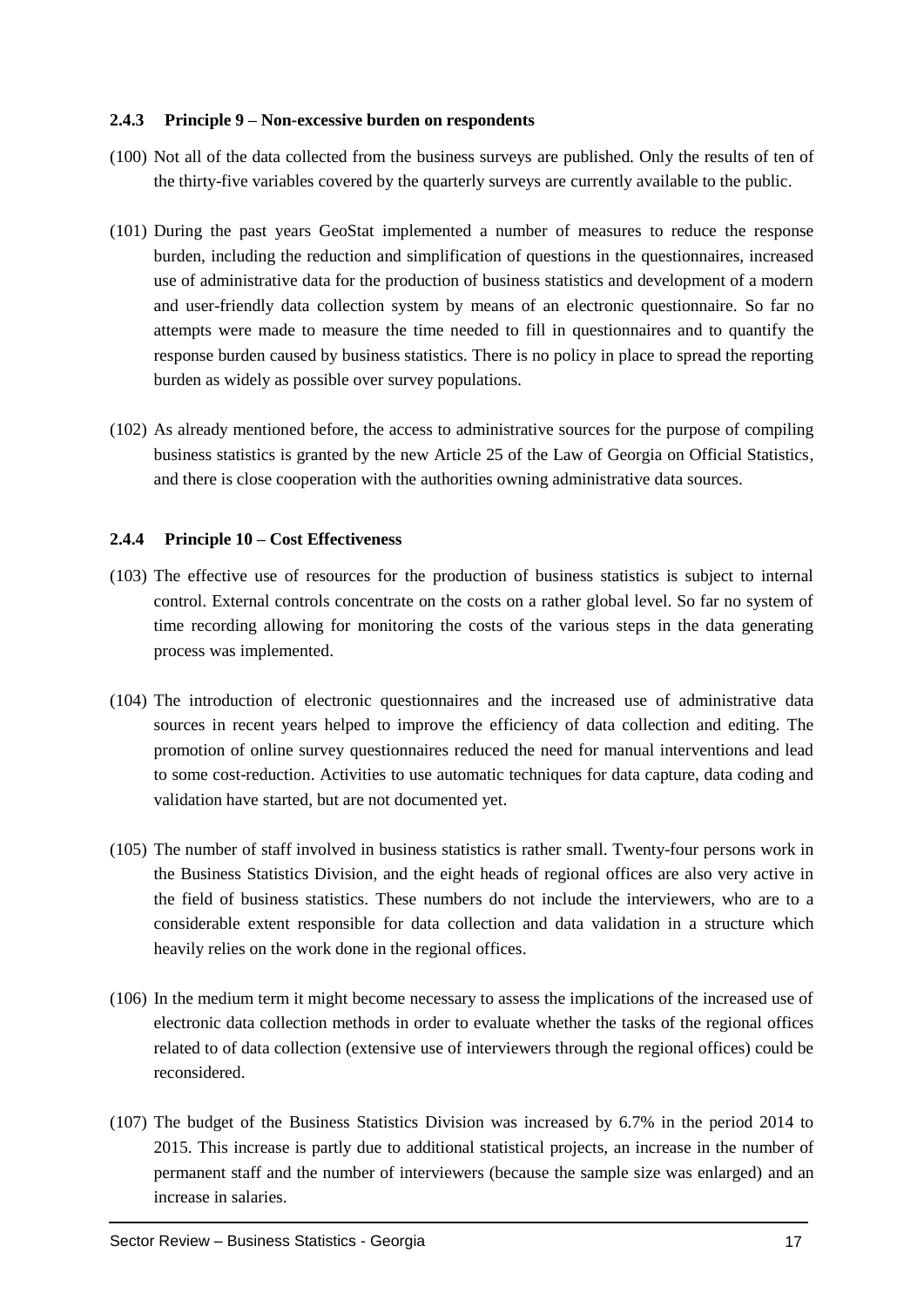#### <span id="page-21-0"></span>2.5 **Statistical outputs**<sup>19</sup>

#### <span id="page-21-1"></span>**2.5.1 Principle 11 – Relevance**

- (108) The Law of Georgia on Official Statistics does not require user consultation explicitly, but there are regular discussions with main users about the content of the statistical programme. So far no working group was established, which would meet on a regular basis. Meetings are held on an ad hoc basis, approximately once every year.
- (109) A release calendar<sup>20</sup> regarding business statistics is available for users on GeoStat's website, with an indication of all dates of publication. This release calendar is made available at the beginning of each year for the rest of the year. There is no pre-release of any statistical results in Georgia; all results are published at 11am at the given date.
- (110) Most of the results of business statistics are available on GeoStat's website as well as in PC-Axis database and database for Android phones<sup>21</sup>. Working day and seasonally adjusted monthly and quarterly time series are not yet available.
- (111) A user satisfaction survey was conducted in 2013 with the support of Statistics Sweden and in accordance with the recommendations included in the AGA for Georgia. The main goals of this survey were to acquire information on user satisfaction with data produced by GeoStat, on user opinions about the quality of the services provided and on the reliability of the information.

#### <span id="page-21-2"></span>**2.5.2 Principle 12 – Accuracy and Reliability**

- (112) Coefficients of variation are calculated for quarterly and for annual surveys. For the annual survey the coefficient of variation for turnover is approximately 2%, for the number of employed persons 4%. The classification errors are estimated to be in the range of 1 to 4%.
- (113) So far no methodological notes on measurement errors were produced. Training of field staff and the active cooperation with data providers are considered the most important measures in order to reduce measurement errors.
- (114) All survey questionnaires are tested before the field work starts, and after the test phase each interviewer has to prepare a report. The final version of the questionnaire takes the findings of the test phase into due account. Finally, the survey questionnaires are then submitted for approval to the GeoStat Board.
- (115) The non-response rate is reported to be approximately 15% in the annual survey and approximately 30% for the surveys for the PPI. The non-response rate is the highest in case of

<sup>&</sup>lt;sup>19</sup> The information related to item 3.4 of the SAQ was already covered in Chapter 2.2.

<sup>&</sup>lt;sup>20</sup> The release calendar for 2015 is available o[n http://www.geostat.ge/index.php?action=page&p\\_id=23&lang=eng.](http://www.geostat.ge/index.php?action=page&p_id=23&lang=eng)

<sup>&</sup>lt;sup>21</sup> Both databases are available o[n http://www.geostat.ge/index.php?action=page&p\\_id=1145&lang=eng.](http://www.geostat.ge/index.php?action=page&p_id=1145&lang=eng)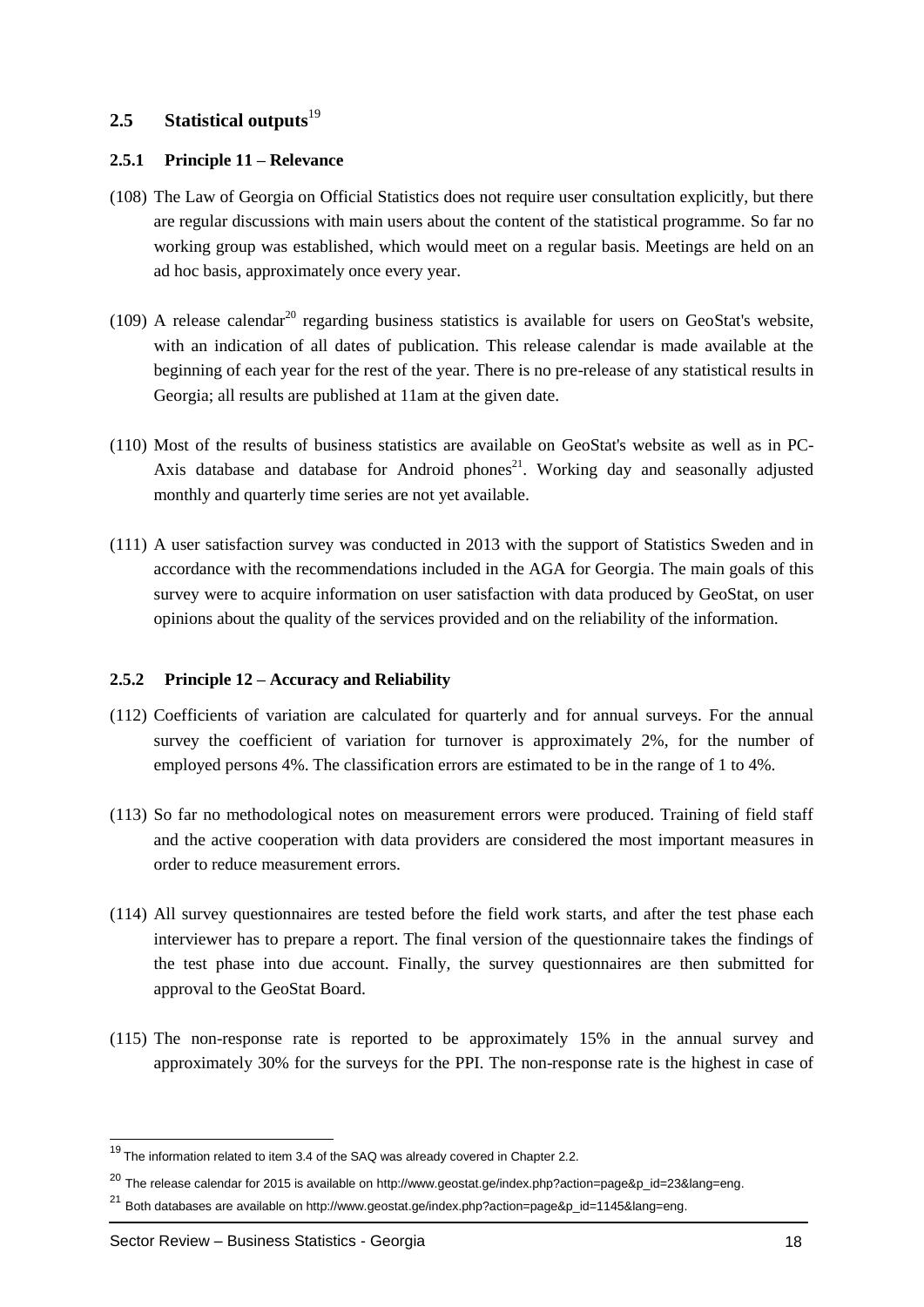small enterprises (around 19%), while for medium-size and large enterprises<sup>22</sup> it is between 10 and 12%. The by far most important reasons for non-response are that the unit addressed is no longer active (annual survey) or is no longer active/or does no longer produce the requested products (PPI).

- (116) As mentioned before, unit non-response is taken into account in the grossing-up procedure. In case of non-response of large enterprises information submitted from the same enterprises in previous quarters or years and/or data from administrative sources is imputed.
- (117) For the annual business survey the imputation rate for the full questionnaire is only 3.5%, for the most important variable approximately 5%. The imputation rate for the PPI is reported to be approximately 15%.
- (118) At present, data is not revised. As mentioned above, so far no quality reports are available for SBS and STS, but efforts in this direction have been started.

#### <span id="page-22-0"></span>**2.5.3 Principle 13 – Timeliness and Punctuality**

- (119) Business statistics are released in a very timely manner. Full compliance with EU standards is already ensured in this respect. The results of the annual business survey (comparable to SBS) become available nine months after the end of the reference year. PPIs are published fifteen days after the reference period, data on building permits one month after the reference period.
- (120) The results of the quarterly surveys can be considered as a kind of preliminary data for the results of the annual survey. They are used in such a manner by National Accounts. The results of quarterly surveys are not revised when the results of the annual survey become available.

 $^{22}$  As outlined in chapter 2.1.2 the definitions of the size classes of the enterprises distinguished at present are not consistent with the size classes according to EU standards.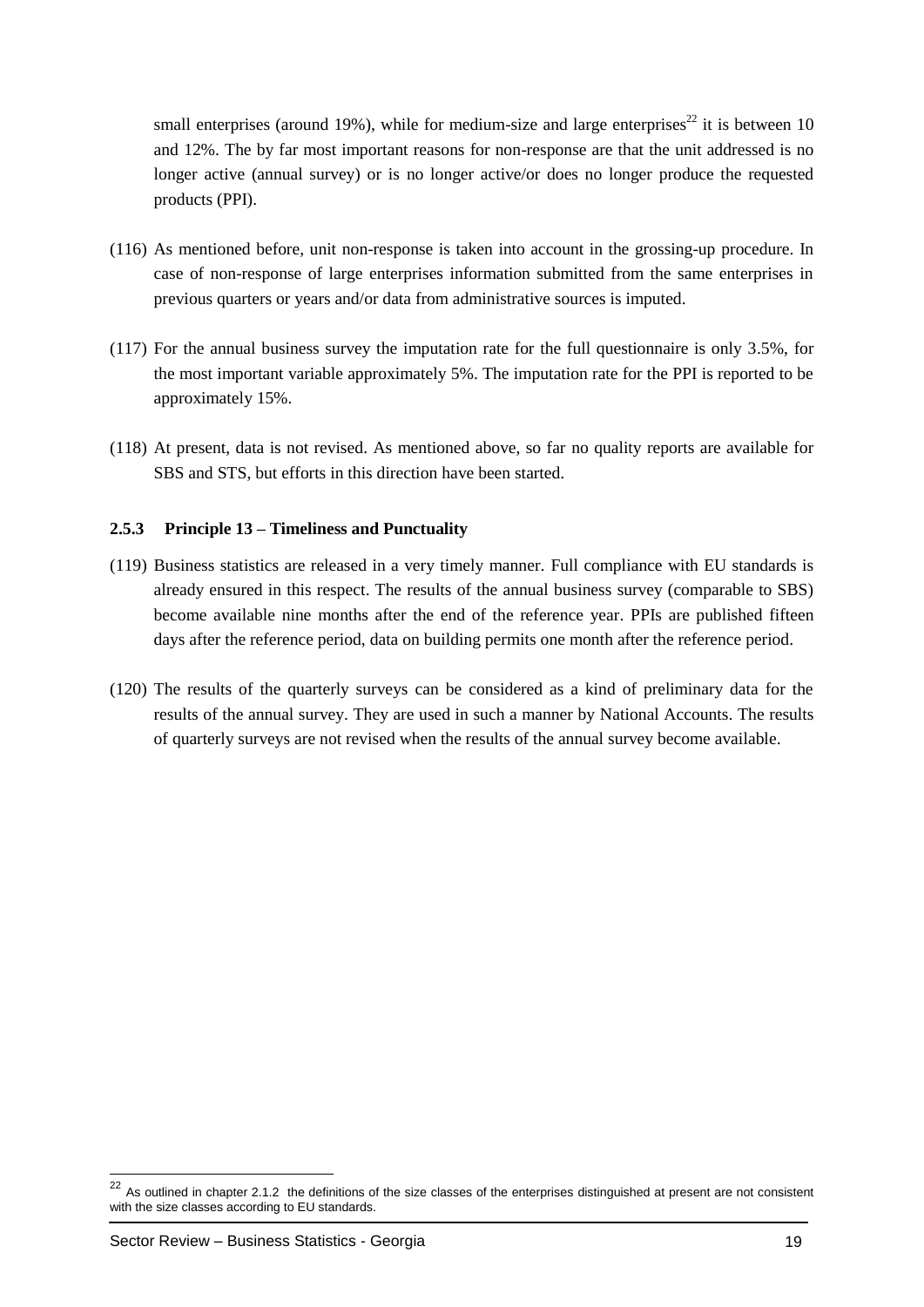|                                                                            | Main dates in the national production process                                         |                                                                                                                   |                                                                                                     |                                                                                                                                                                  |                                                                                                                                                                    |                                                            |
|----------------------------------------------------------------------------|---------------------------------------------------------------------------------------|-------------------------------------------------------------------------------------------------------------------|-----------------------------------------------------------------------------------------------------|------------------------------------------------------------------------------------------------------------------------------------------------------------------|--------------------------------------------------------------------------------------------------------------------------------------------------------------------|------------------------------------------------------------|
| Monthly/<br>Quarterly and<br><b>Annual results</b><br>for the year<br>2013 | Date of data<br>collection<br>beginning                                               | Date of end<br>of data<br>collection                                                                              | Date of end of<br>quality check<br>and weighting<br>for statistics<br>published in<br>press release | Date of<br>national<br>publication of<br>press release                                                                                                           | Date of<br>national<br>disseminatio<br>$n \text{ of }$<br>microdata<br>and<br>metadata                                                                             | Reasons<br>for late<br>delivery if<br>this has<br>occurred |
| <b>SBS</b>                                                                 | 15.03.2014                                                                            | 30.05.2014                                                                                                        | 15.09.2014                                                                                          | 1.10.2014                                                                                                                                                        | 1.10.2014                                                                                                                                                          |                                                            |
| <b>STS</b>                                                                 | $1st$ day of the<br>month after the<br>reference<br>month (for<br>monthly<br>surveys) | Not later than<br>8 <sup>th</sup> day of the<br>month after the<br>reference<br>month (for<br>monthly<br>surveys) |                                                                                                     | $15th$ day of the<br>month after the<br>reference month<br>(for monthly)<br>surveys) and $30th$<br>day for the<br>previous quarter<br>(for quarterly<br>surveys) | $15th$ day of the<br>month after the<br>reference month<br>(for monthly<br>surveys) and<br>$30th$ day for the<br>previous<br>quarter (for<br>quarterly<br>surveys) |                                                            |

**Table 1 – The main phases of the SBS and STS data production process in GeoStat**

(121) The information provided for SBS refers to the annual surveys (see 2.1.1). The information offered for STS refers to the compilation of price indices and the collection of data for the indicators on building permits only, because at present these are the only indicators produced by GeoStat.

#### <span id="page-23-0"></span>**2.5.4 Principle 14 – Coherence and Comparability**

- (122) Internal data coherence is monitored but not documented. Despite all training efforts there is the risk that the system of data collection and data validation, which so heavily relies on the work done in the regional offices, might result in lack of comparability among regions, size classes and activities. In the interest of consistency, it seems advisable to centralise some of the processes.
- (123) Over the last years there were no major changes in concepts that would reduce comparability over time, with one exception: in 2010 the Law on Official Statistics of Georgia was changed with the effect that reporting to GeoStat was no longer mandatory, leading to an increase of the non-response rate from 1.1% to 5.7% in annual business surveys.
- (124) The shift to NACE Rev. 2 will result in a major break in all time series. The full alignment of the annual surveys with the SBS standards will also lead to a discontinuity in time series. In order to avoid too many breaks it is therefore recommended to wait with the implementation of NACE Rev. 2 until the legislative changes planned under FRIBS are in place.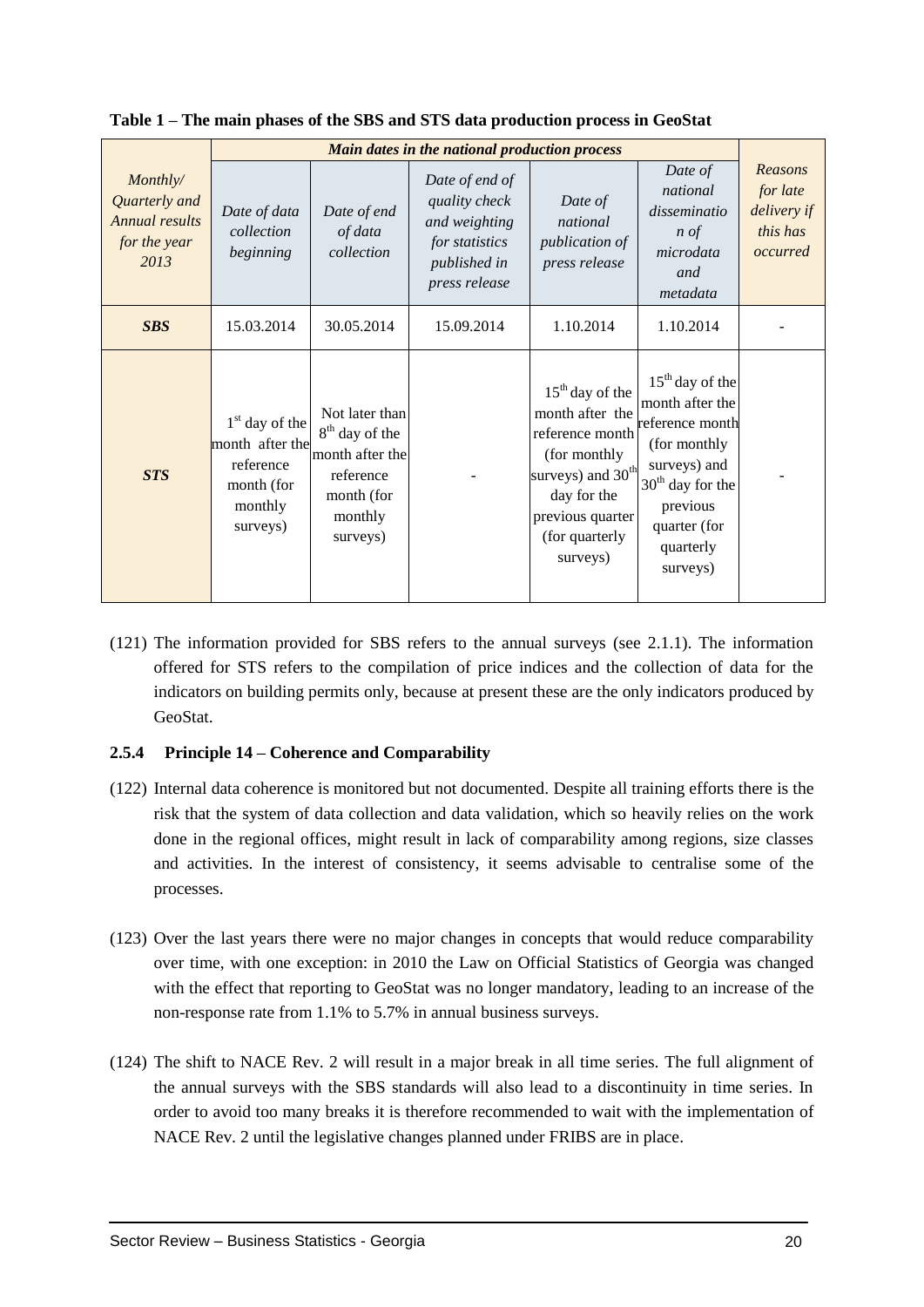- (125) There were a number of changes affecting comparability over time of the statistical processes in the SBS related annual survey. Since 2011 GeoStat has full access to administrative data sources, which are used for updating the business register and the sampling frame. In cooperating with experts from Statistics Sweden, the sampling design was changed. The electronic questionnaire was introduced three years ago.
- (126) In 2012, the sampling frame for the PPI was modified and since 2012 information from National Accounts is used as the main source for compiling weighting schemes. In 2013 online questionnaires were introduced.
- (127) The discrepancies (average 3 to 7%) between quarterly and annual data can be primarily explained by the fact that not all the data requested in the surveys on a quarterly basis are readily available in the accounting systems of the respondents.
- (128) The main deviations from EU concepts in SBS have already been mentioned: the statistical unit is at present the legal unit, NACE Rev. 1.1 is still in use, and GeoStat employs a different breakdown by size classes.

#### <span id="page-24-0"></span>**2.5.5 Principle 15 – Accessibility and clarity**

- (129) Most of the business statistics are available in electronic format since 2013, only a few results are included in printed publications such as the Statistical Yearbook, Entrepreneurship in Georgia<sup>23</sup>. All the information on the website of GeoStat is also available in English.
- (130) Complete metadata are not yet available, but will be provided in the near future. Customdesigned analyses are provided on request. The fact that such analyses were made available is however not documented for the general public.
- (131) Access to micro-data for research purposes is granted, if statistical confidentiality is guaranteed, but there is no official policy regarding the procedure.
- (132) A hotline was installed to answer questions related to statistical results and background information such as methods, dates of publications etc.

-

<sup>&</sup>lt;sup>23</sup> Publications are available on [http://www.geostat.ge/index.php?action=wnews\\_archive&qy=1&lang=eng.](http://www.geostat.ge/index.php?action=wnews_archive&qy=1&lang=eng)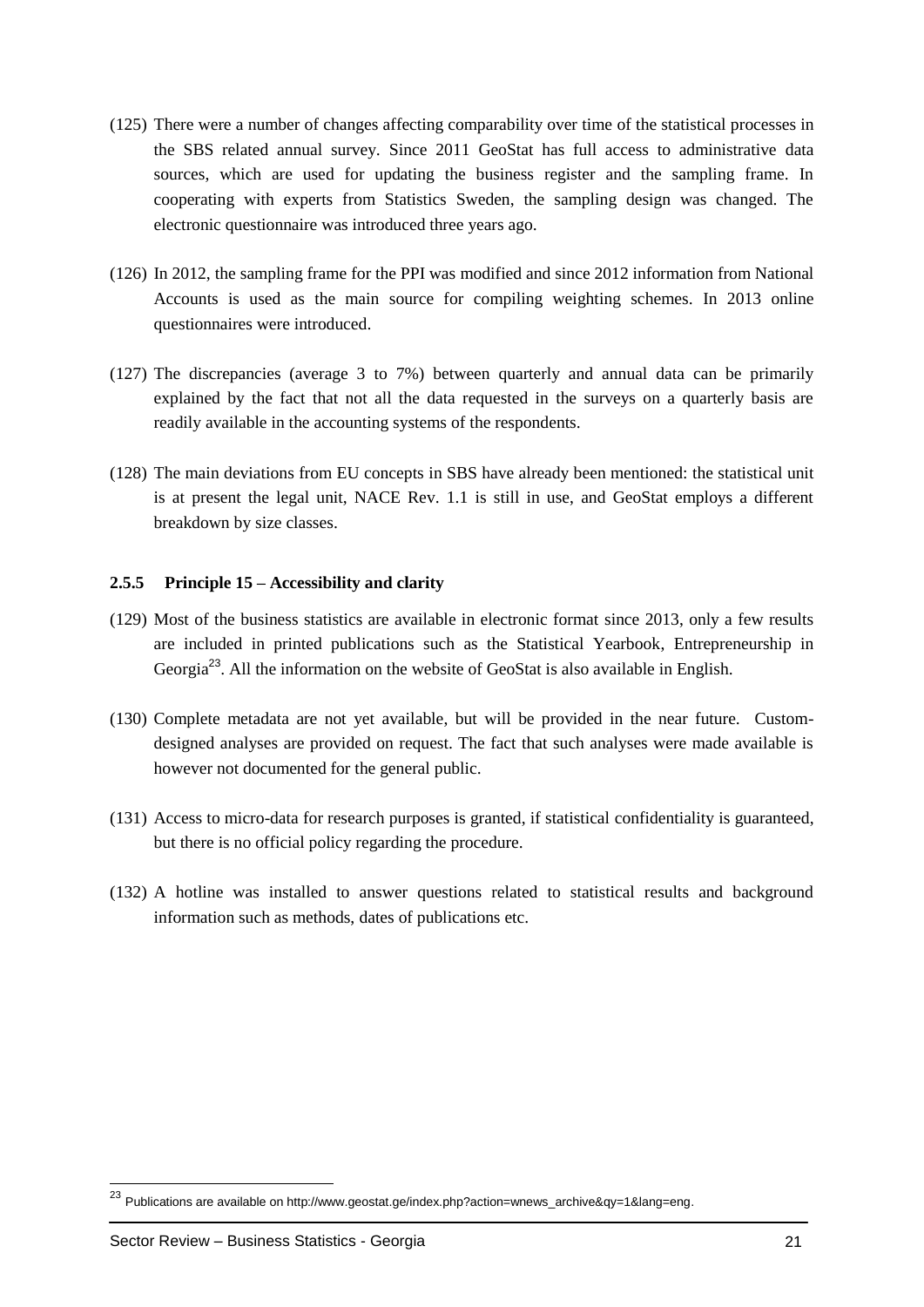#### <span id="page-25-0"></span>**3. Recommendations**

#### <span id="page-25-1"></span>**3.1 Statistical infrastructure**

#### <span id="page-25-2"></span>**3.1.1 Statistical units**

**Rec. 1** There is a **strong need to finalise the work on the delineation of all enterprises, KAUs and local units** according to the concepts laid down in Regulation (EEC) No 696/93.

#### <span id="page-25-3"></span>**3.1.2 Classifications**

- **Rec. 2** It is recommended to **implement a full documentation system for all classifications used in business statistics**
	- *a) The entire system of international and national classifications should be well documented on the website and be part of a classification database.*
	- *b) The national version of NACE Rev. 2 should be easily accessible on the website in all its detail. Training in understanding and using NACE Rev. 2 should be offered throughout the NSS.*
	- *c) Conversion tables between the NACE Rev 1.1 and NACE Rev. 2 should be part of a classification database for current and previous versions of classifications.*
	- *d) The properties of NACE Rev. 2 and the differences to NACE Rev.1.1 should be explained in detail.*
	- *e) It is recommended to publish a press release as soon as the national version of NACE Rev. 2 is approved.*
	- *f) Special attention should be paid to the role of the CPA 2008 as the common framework for all information in a breakdown by products.*

#### **Rec. 3 The process of changing to NACE Rev. 2 needs to be finalised.**

#### <span id="page-25-4"></span>**3.1.3 Business register**

#### **Rec. 4 The central role of the business register should be further strengthened.**

- *a) The procedure for cleaning the business register of non-active entities needs to be improved.*
- *b) The method of assigning a NACE code according to its principal economic activity has to be refined; additional substitute criteria other than turnover should be used as proxies for the unknown value-added, to obtain the best approximation. For example, turnover in trade usually has a much lower share of value added than turnover in manufacturing. It is recommended to proceed according to the proposals put forward in the Eurostat Manual "NACE Rev. 2 - Statistical classification of economic activities in the European Community".*
- *c) The register should contain complete and up-to-date information on foreign control ("ownership type") of domestic legal units; such an extension would permit producing results on Inward FATS without the necessity to carry out additional surveys.*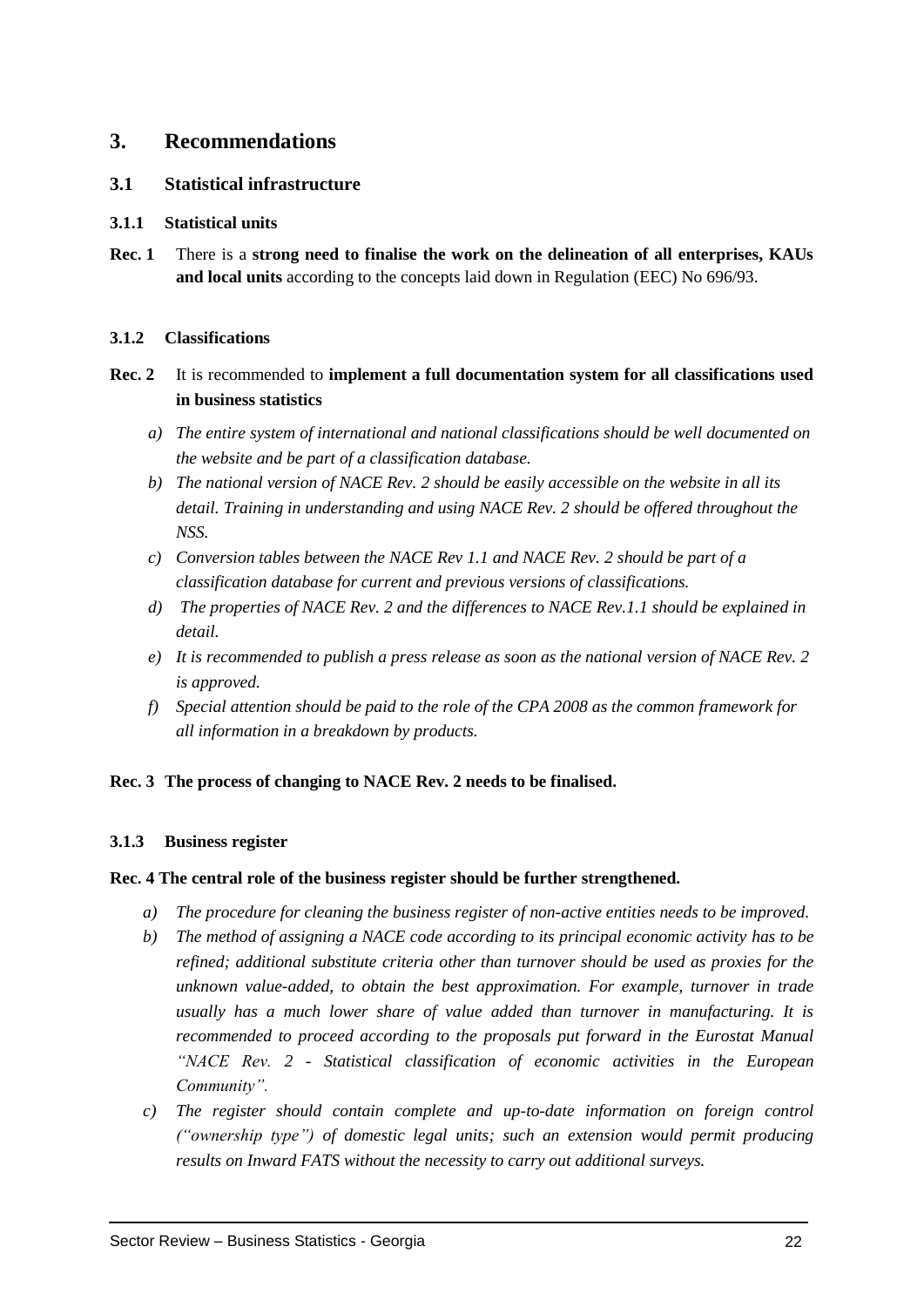- *d) In the medium term and as a first step towards Outward FATS, it is recommended to document information on the existence of foreign affiliates of Georgian legal units in the business register.*
- *e) The identification of multinational enterprise groups would be a natural next step.*
- *f) All entities should be coded according to the institutional sectors distinguished in the ESA 2010. The codes need to be checked annually.*
- *g) It is recommended to establish a task force with experts from other divisions of GeoStat and other institutions such as the Central Bank for the classification of big units.*
- *h) The number of experts working on the business register needs to be increased in order to integrate information missing at present and to guarantee a high quality of the register. The recommendations included in Eurostat's "Business registers Recommendations manual" should be used.*

#### <span id="page-26-0"></span>**3. 2 Meeting EU data requirements**

#### <span id="page-26-1"></span>**3.2.1 SBS**

#### **Rec. 5 Aligning the annual survey to EU standards and orientation on the future data requirements as contained in the FRIBS.**

- *a) This process of step-wise alignment to EU standards should be based on the future data requirements within the FRIBS in order to avoid duplications in efforts and too many breaks in time series. First steps should however be taken very soon. Necessary steps include:* 
	- *a. Extension of the scope.*
	- *b. Integration of variables currently missing.*
	- *c. Adjustment of all definitions to EU standards.*
	- *d. Adjustment of the breakdown by size classes to EU standards; this shift will require a revision of sampling schemes.*
- *b) Proposals for annual statistical domains/projects closely related to SBS:*
	- *a. Back-casting of core results of the annual surveys in a breakdown according to NACE Rev. 2.*
	- *b. Compilation of Inward FATS as soon as the information on foreign control in the business register is complete and reliable.*
	- *c. Development of a system of business demography.*
	- *d. Coordination with planned and ongoing activities in the fields of ICT, Innovation, R&D and Labour cost statistics.*

#### <span id="page-26-2"></span>**3.2.2 STS**

- **Rec. 6** It is recommended to **implement all the requirements concerning the STS** as laid down in the current Regulation (EC) No 1165/98 and the requirements contained in the FRIBS.
	- *a) This process of step-wise implementation of EU standards should be based on the future data requirements within the FRIBS in order to avoid duplications in efforts and too many breaks in time series. First steps should however be taken very soon. Necessary steps include:*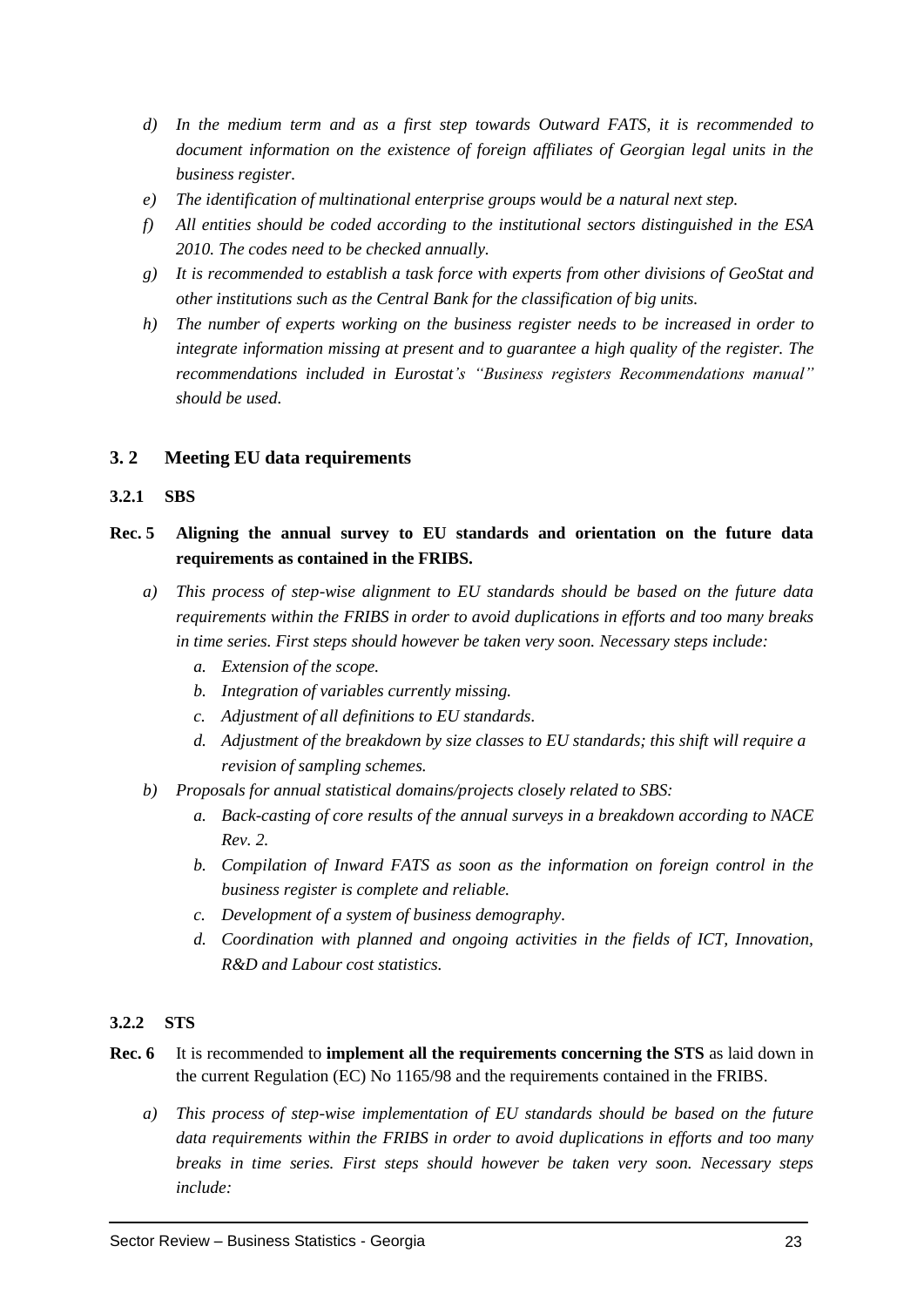- *a. Development of missing indicators in the field of industry, construction, trade and other services.*
- *b. Adjustment of all definitions to EU standards.*
- *c. Setting up and publication of the construction cost index.*
- *d. In the case of SPPI extension to services other than freight transport.*
- *e. Production of an XPI Index as a part of PPI.*
- *f. Implementation of CPA 2008 in case of MPI.*
- *b) The richness of administrative information should however allow producing the required STS indicators in a cost efficient way and with no major additional burdens to respondents:*
	- *a. It is recommended to check whether the data collected in the quarterly business surveys are suitable to derive some short-term indicators.*
	- *b. The existing know-how in price statistics in arriving at weighting schemes, etc. should be used in the process of compiling all composite indices missing at present.*
	- *c. Examine the possibility for using VAT data.*
- c) *The development of all volume STS indicators will require additional resources and expertise.*

#### <span id="page-27-0"></span>**3.3 Institutional environment**

- **Rec. 7 Information on the system of sanctions**, which came into force in June 2015, **should be made available on the website.**
- **Rec. 8 New efforts aiming at strengthening the coordination role of GeoStat need to be started.** Establishing high level working groups, which meet on a regular basis, might be helpful in this respect. It is advisable to involve the already existing Advisory Board actively in this institutional framework.
- **Rec. 9 It is recommended to further intensify cooperation with the owners of administrative data.** The staff responsible for administrative data should be fully aware of the role that their information plays for high-quality statistical evidence.
- **Rec. 10** In view of the many challenges that GeoStat will face in the near future (extension and adaptation of annual surveys to SBS standards, development of STS, etc.) **an increase in the number of staff is needed.** In order to limit the allocation of additional resources, extensive use should be made of best-practice developed and implemented in EU Member States and the ESS in general. It is also advisable that GeoStat **asks for international help.**
- **Rec. 11 It is advisable to formulate a mission statement.** Such a mission statement should refer to the main principles such as impartiality, objectivity, as well as statistical confidentiality. The mission statement should be made available on GeoStat's website and cover the statistical office as a whole. The availability of such a general mission statement is of special relevance for the reputation and the acceptance of business statistics.
- **Rec. 12 To develop an explicitly formulated revision policy is recommended**. A document outlining the revision policy for different areas of statistics including on those business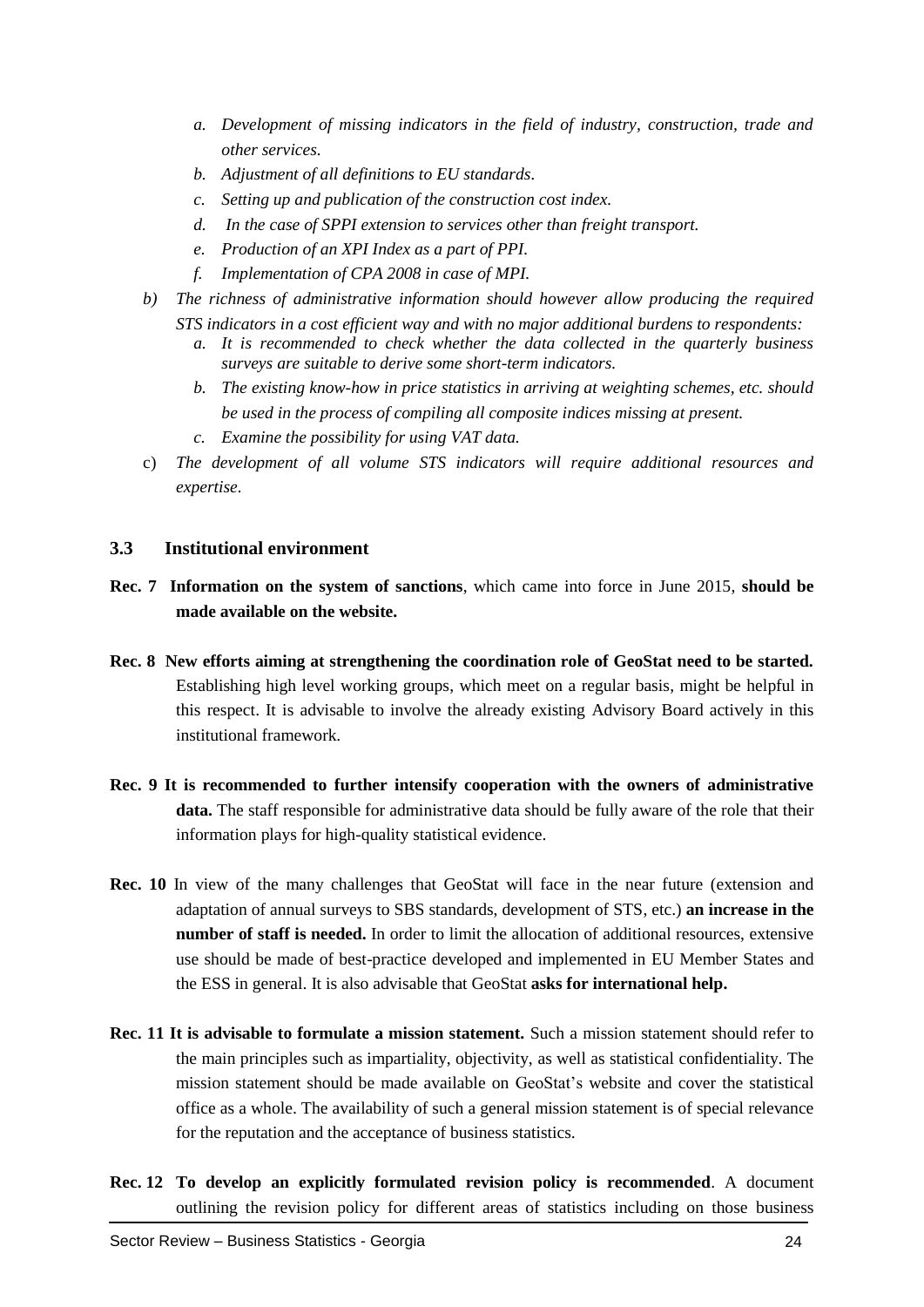statistics for which this is relevant, should be prepared and made available on GeoStat's website.

- **Rec. 13 Errors detected in statistics already published should be corrected as soon as possible**. The fact that an error was detected and information on the error have to be published on GeoStat's website. A document describing the policy with respect to the reaction to errors detected – as part of a general policy in all domains - should also be made available on the website.
- **Rec. 14** In order **to improve services to the users, major changes in the system of business statistics should be announced in advance**. It is recommendable to supplement this announcement with some estimates on the probable effects and implications of the change in concepts or processes.

#### <span id="page-28-0"></span>**3.4 Statistical processes**

- **Rec. 15** The **development of general standards for sampling, editing, etc. is highly recommended**. The standards should take well established best-practice into account and be designed on the basis of documents such as the Memobust Handbook.
- **Rec. 16** The **implementation of standardised documentation of statistical processes** should be seen as a first step towards a comprehensive **system of quality reporting**.
- **Rec. 17** It is **recommended to establish a specific organisational framework, a permanent working group, for the assessment of all statistical processes**. The working group should consist of experts in business statistics, but also of experts of other divisions of GeoStat, such as experts of the joint Quality and Methodology unit. External experts from the academic world and representatives of the main stakeholders should be invited to participate in this process as well.
- **Rec. 18 There is a clear need for additional training,** in particular in fields new to GeoStat such as the design of STS indicators in volume terms, methods of working day and seasonal adjustment, etc. The training should be based on documents such as Eurostat Manuals and on ESSnet results such as Memobust, the Centre of Excellence (CoE) on seasonal adjustment and the CoE on statistical confidentiality. Training in English is also highly recommended to enable staff to read international methodology documents and to access knowledge repositories.
- **Rec. 19 The cooperation with the scientific community should be intensified.**
- **Rec. 20 A stronger involvement in the international community (participation in conferences, workshops) is advisable**. Such an involvement could facilitate the transfer of existing know how in the field of business statistics.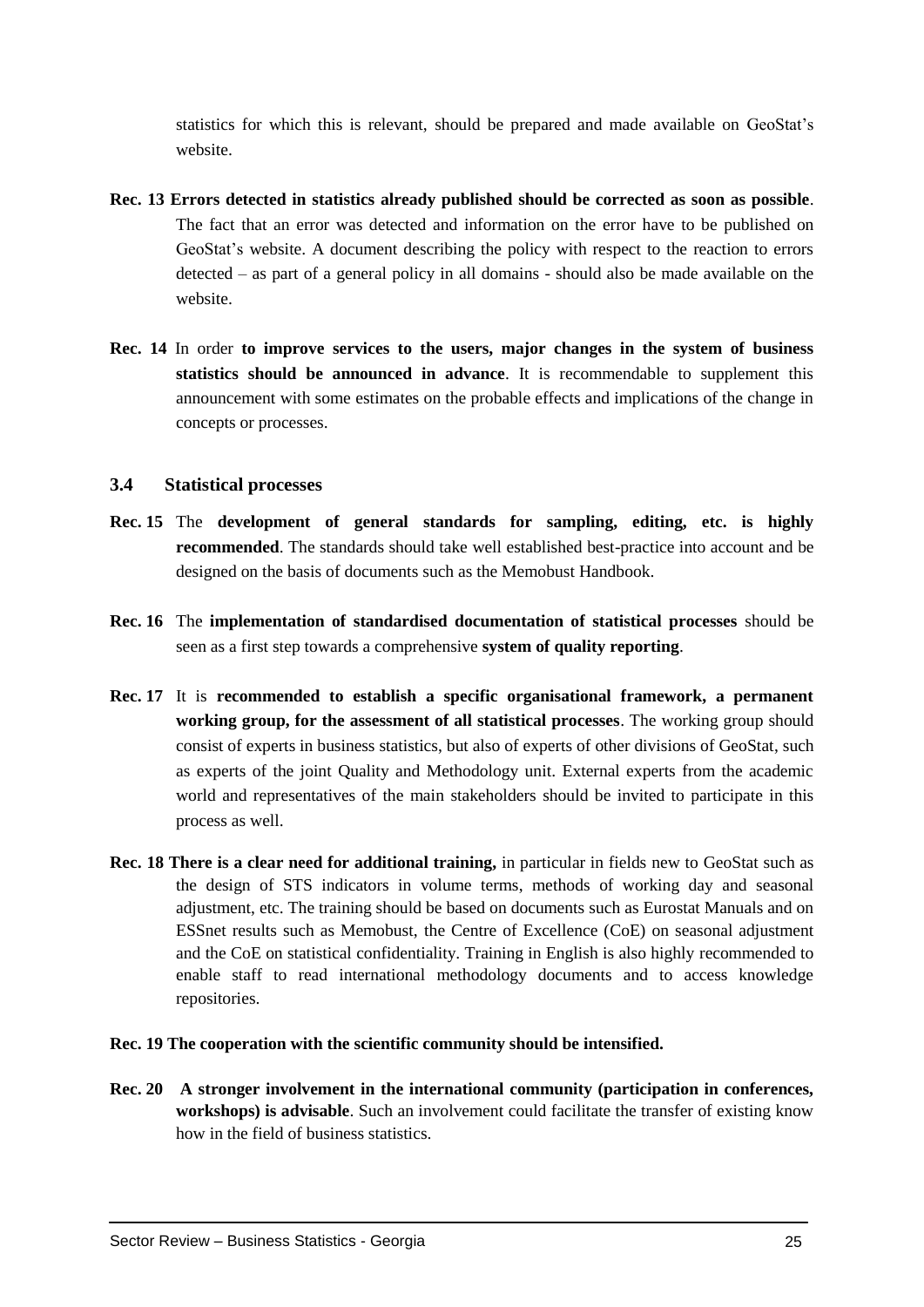- **Rec. 21 The documentation on updating procedures of the business register has to be made accessible for the public**. Such metadata is essential for the adequate interpretation of many business statistics.
- **Rec. 22** All **data collected in the annual and quarterly surveys need to be published**, at least in the form of "working tables" available on the website.
- **Rec. 23** The **response burden and the evolution of response burden**, as well as the factors behind this evolution, should be measured in a systematic way. In this respect, it is advisable to distinguish between the burden caused by the use of traditional (paper) questionnaires and the one caused by the use of electronic questionnaires. The results of these measurement efforts should be published in a visible way. They are relevant for policy makers and for businesses and can help to increase the reputation of GeoStat. The rich experience gained in producing "response burden indicators" in many EU Member States should be used.
- **Rec. 24** The **implementation of a time recording system** might help to monitor the costs of the various steps in the data generating process.

#### <span id="page-29-0"></span>**3.5 Statistical outputs**

- **Rec. 25** It is recommended to **intensify the dialogue with users and to establish a working group for business statistics, which should** meet regularly.
- **Rec. 26** The **policy regarding the release calendar should be modified**; publication dates should be made available at least three months in advance.
- **Rec. 27** It is advisable **to carry out user satisfaction surveys**; not necessarily annually but on a regular basis (perhaps every four years).
- **Rec. 28 Quality reports according to EU standards should be made available**; they should include a detailed description of the processes used for dealing with unit and item non-response (see also Rec. 16).
- **Rec. 29** The **publication of an official policy document for the access to micro-data for scientific purposes** should be foreseen. Such a publication would promote the use of data for scientific purposes and stimulate the cooperation with the scientific community.
- **Rec. 30 It is highly recommended to document the fact that custom-made statistical output was made available** on the website whenever such output was provided on request.
- **Rec. 31** The **provision of key results of business statistics in printed form** (folders etc.) might be favourable for the reputation of GeoStat, and is therefore recommended.
- **Rec. 32 Trust in statistical confidentiality is essential for the quality of statistical reporting by the reporting units**, especially in the field of business statistics. The present Law of Georgia on Official Statistics contains the provision that "confidential statistical data shall not be issued or disseminated or used for a non-statistical purpose but for the exceptions envisaged by the Georgian legislation" (Article 28). This provision allows courts to ask for access to statistical information. **It is strongly recommended to delete this provision** from the Law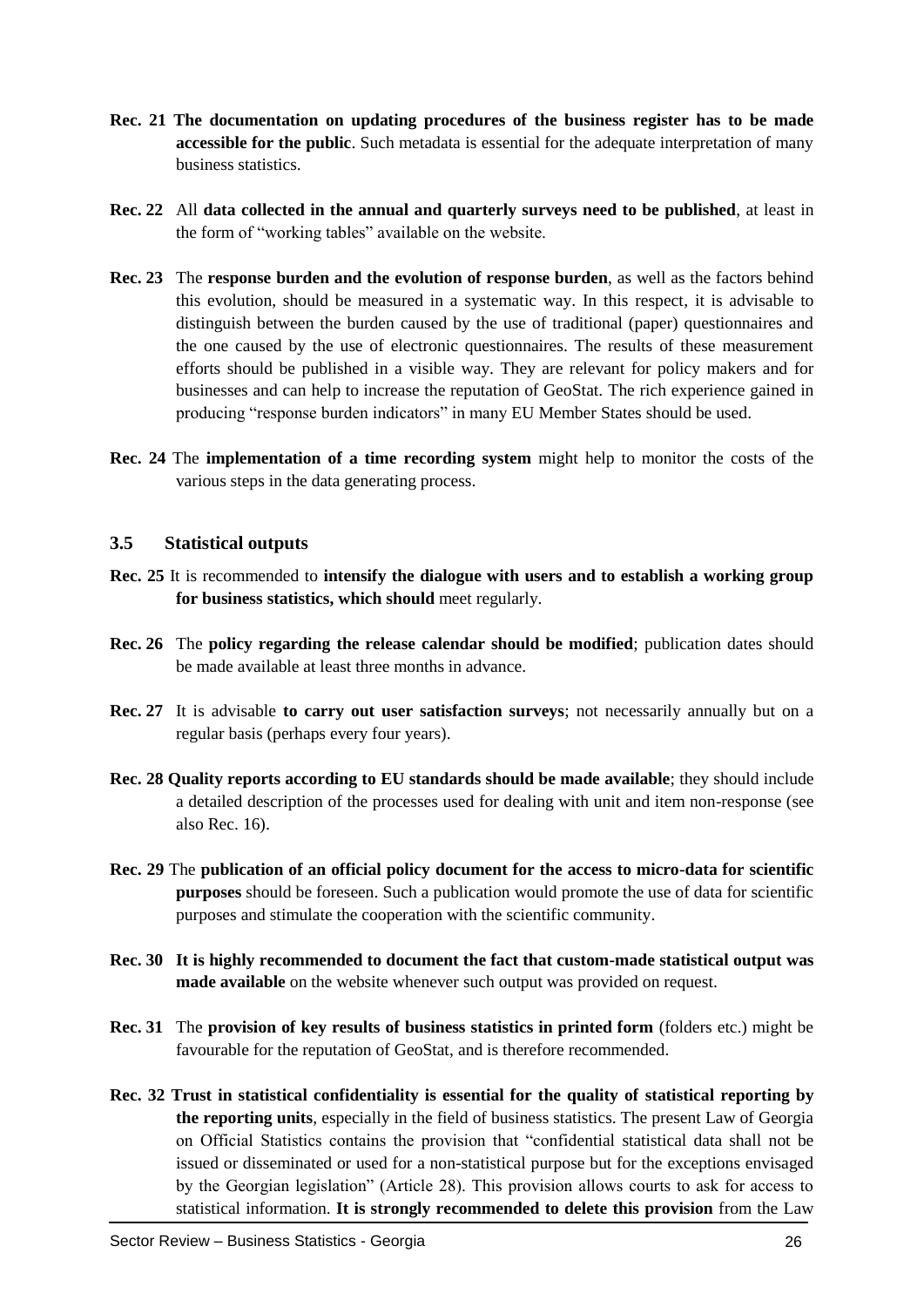of Georgia on Official Statistics. According to recital (27) of Regulation (EC) No 223/2009<sup>24</sup> "The use of confidential data for purposes that are not exclusively statistical, such as administrative, legal or tax purposes, or for the verification against the statistical units should be strictly prohibited".

**Rec. 33** The fact that **guidelines on the handling of confidential data** are in place for all staff members and that all staff (including the interviewers) have to sign a declaration that they have read and understood the guidelines **should be documented on the website**.

-

 $^{24}$  Regulation (EC) No 223/2009 of the European Parliament and of the Council of 11 March 2009 on European statistics and [repealing Regulation \(EC, Euratom\) No 1101/2008 of the European Parliament and of the Council on the transmission of data](http://eur-lex.europa.eu/LexUriServ/LexUriServ.do?uri=OJ:L:2009:087:0164:0173:en:PDF)  [subject to statistical confidentiality to the Statistical Office of the European Communities, Council Regulation \(EC\) No 322/97 on](http://eur-lex.europa.eu/LexUriServ/LexUriServ.do?uri=OJ:L:2009:087:0164:0173:en:PDF)  [Community Statistics, and Council Decision 89/382/EEC, Euratom establishing a Committee on the Statistical Programmes of](http://eur-lex.europa.eu/LexUriServ/LexUriServ.do?uri=OJ:L:2009:087:0164:0173:en:PDF)  [the European Communities.](http://eur-lex.europa.eu/LexUriServ/LexUriServ.do?uri=OJ:L:2009:087:0164:0173:en:PDF)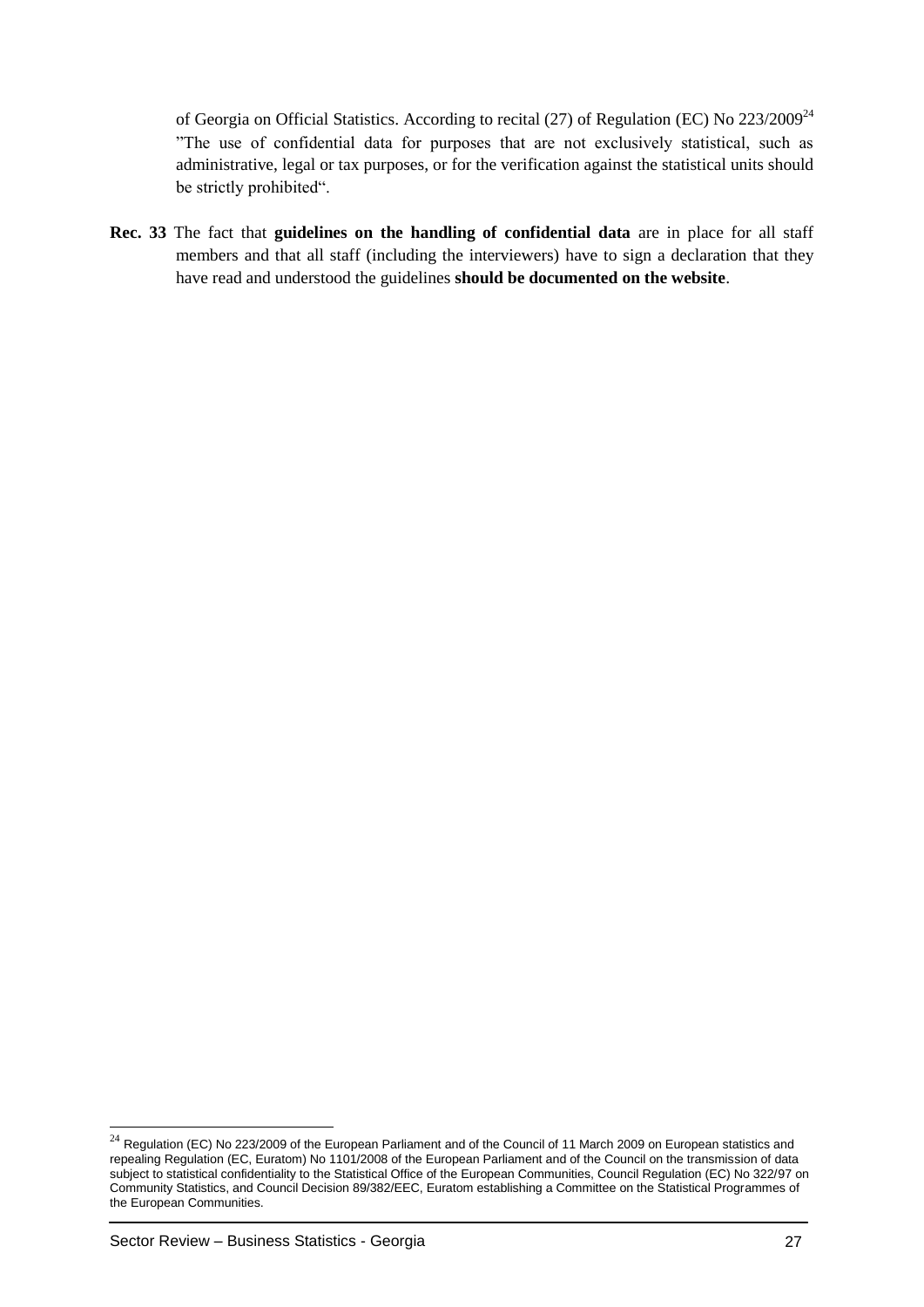### <span id="page-31-0"></span>**4. Roadmap and priorities**

This chapter includes a few considerations concerning priorities for GeoStat, as well as a roadmap towards the implementation of the recommendations presented in the previous chapter. The chapter is not 'exhaustive' and is only limited to the most relevant and interrelated recommendations.

The first group of measures contains the ones that are of strategic importance, and are necessary conditions for the implementation of other measures. The implementation of SBS and STS according to FRIBS is crucially dependent on the implementation of the recommendations related to statistical infrastructure.

The first group also includes reference to some recommendations (such as to Rec. 22 and 26), which could be implemented rather easily and in the near future.

#### <span id="page-31-1"></span>**4.1 Top priority measures - implementation should be finished soon**

- Finalise the activities on the delineation of all enterprises, KAUs and local units (Rec. 1).
- Full implementation of NACE Rev. 2 (Rec. 3).
- Measures related to the business register (in particular Rec. 4a and 4b).
- Publication of the CCI (Rec. 6a).
- Publication of all data produced on the website (Rec. 22).
- Modification of the publication of the release calendar (Rec. 26).

#### <span id="page-31-2"></span>**4.2 High priority measures - implementation should at least be started 2016**

- SBS Preparation of all the necessary steps towards a revision of the system of annual surveys according to the concepts of FRIBS (Rec. 5a and 5b).
- STS Design and development of a full elaborated system according to the concepts of FRIBS (Rec. 6a and 6b).
- Information on the system of sanctions in place in the case of non-reporting (Rec. 7).
- Measures aiming at strengthening the coordination role of GeoStat (Rec. 8).
- Increase in human resources; need for additional external expertise (Rec. 10).
- Formulation of a mission statement (Rec. 11).
- Development of general standards for statistical processes such as inter alia for sampling, editing (Rec. 15).
- Stepwise establishment of the process documentation and quality reporting system (Rec. 16, Rec. 28).
- Establishment of a permanent working group on business statistics (Rec. 17).
- Additional training efforts (Rec. 18).
- $\bullet$  Intensification of the cooperation with the scientific community (Rec. 19).
- Measurement of the response burden on a regular basis (Rec. 23).
- Publication of an official policy for the access to micro-data for scientific purposes (Rec. 29).
- Documentation of custom-made statistical output made on the website (Rec. 30).

#### <span id="page-31-3"></span>**4.3 Top priority measures - implementation in the medium term**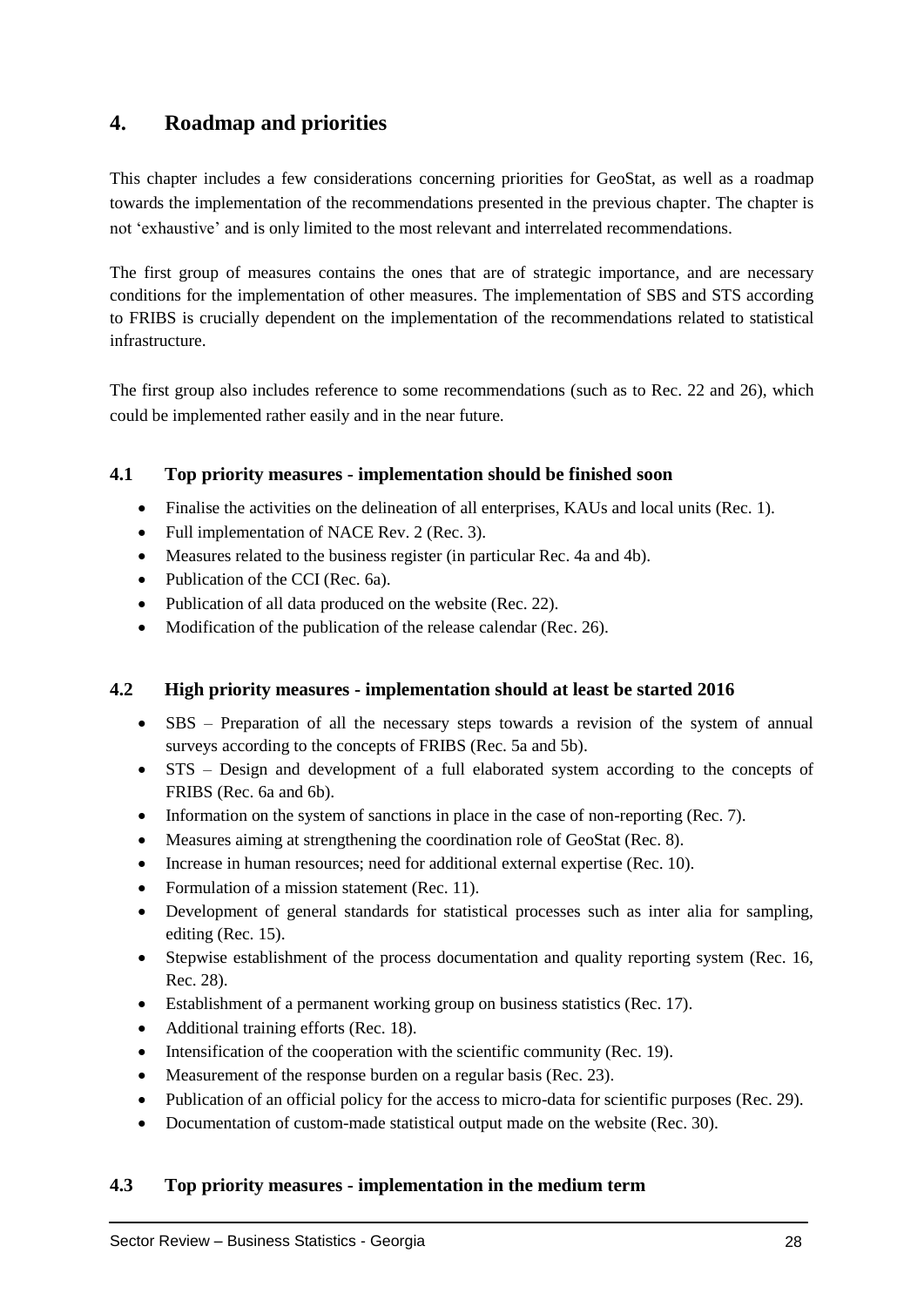- Full implementation of SBS according to FRIBS (Rec. 5).
- Full implementation of STS according to FRIBS (Rec. 6).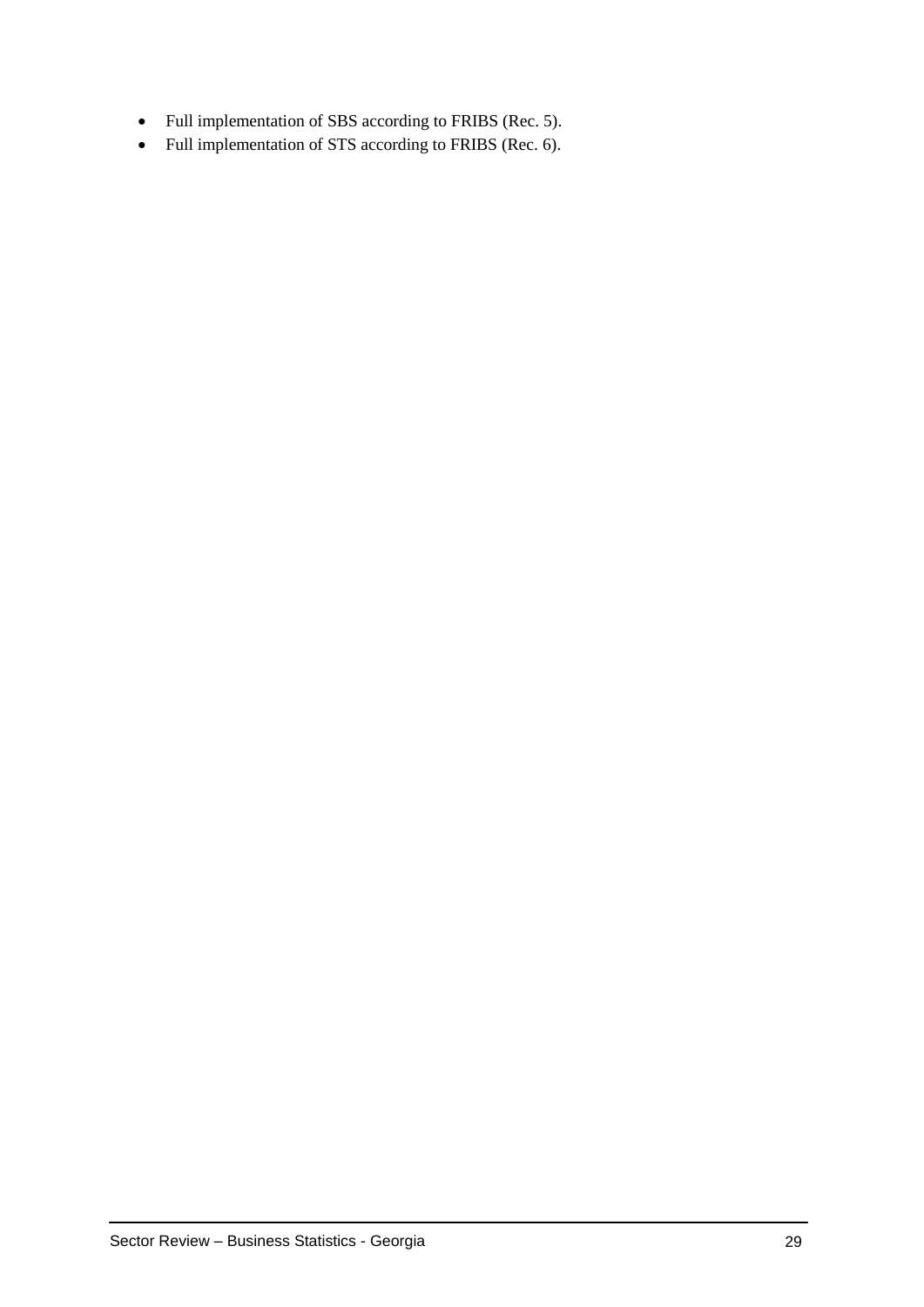# <span id="page-33-0"></span>**5. Annexes**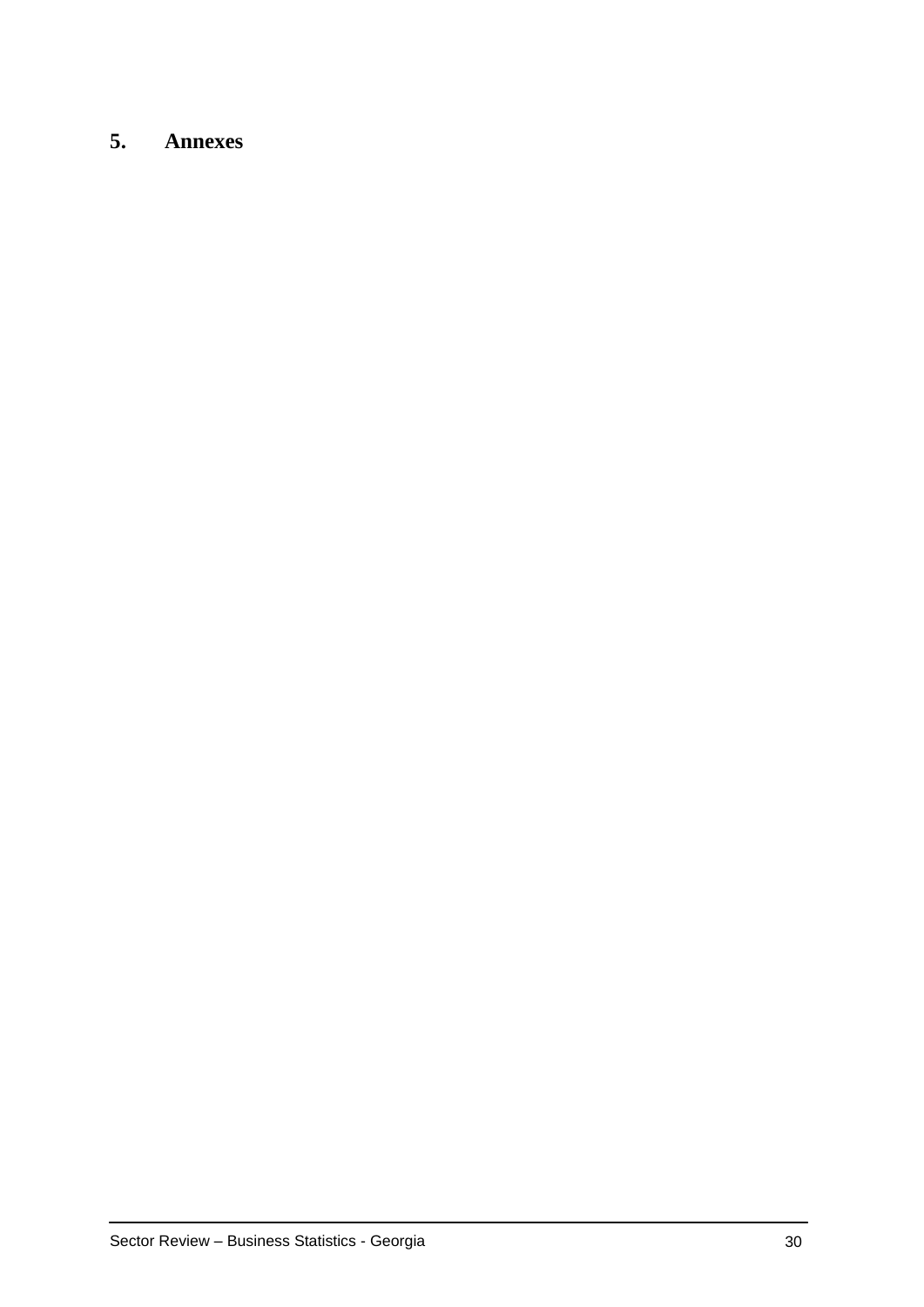#### <span id="page-34-0"></span>**Annex 1: Sector review agenda**





# **Agenda**

### **Sector review business statistics**

# **July 5-10, 2015**

# **Tbilisi, Georgia**

# **Monday, July 6**

- 09:30 Departure for the National Statistics Office of Georgia (Geostat)
- 10:00-11:00 Welcome and introductory meeting with the top management
- 11:00-11:15 Coffee Break
- 11:15-13:00 Institutional environment

*Principle 2 –Mandate for data collection*

- 13:10-14:10 Lunch
- 14:15-15:45 Institutional environment

*Principle 4 –Commitment to Quality*

*Principle 5 – Impartiality and Objectivity*

15:45-16:00 Coffee Break

16:00-17:15 Cross cutting infrastructure on which business statistics is based

*Statistical units and their delineation*

*Business registers and their maintenance*

*Classification used, principles of classifying units*

17:15 Departure for the Hotel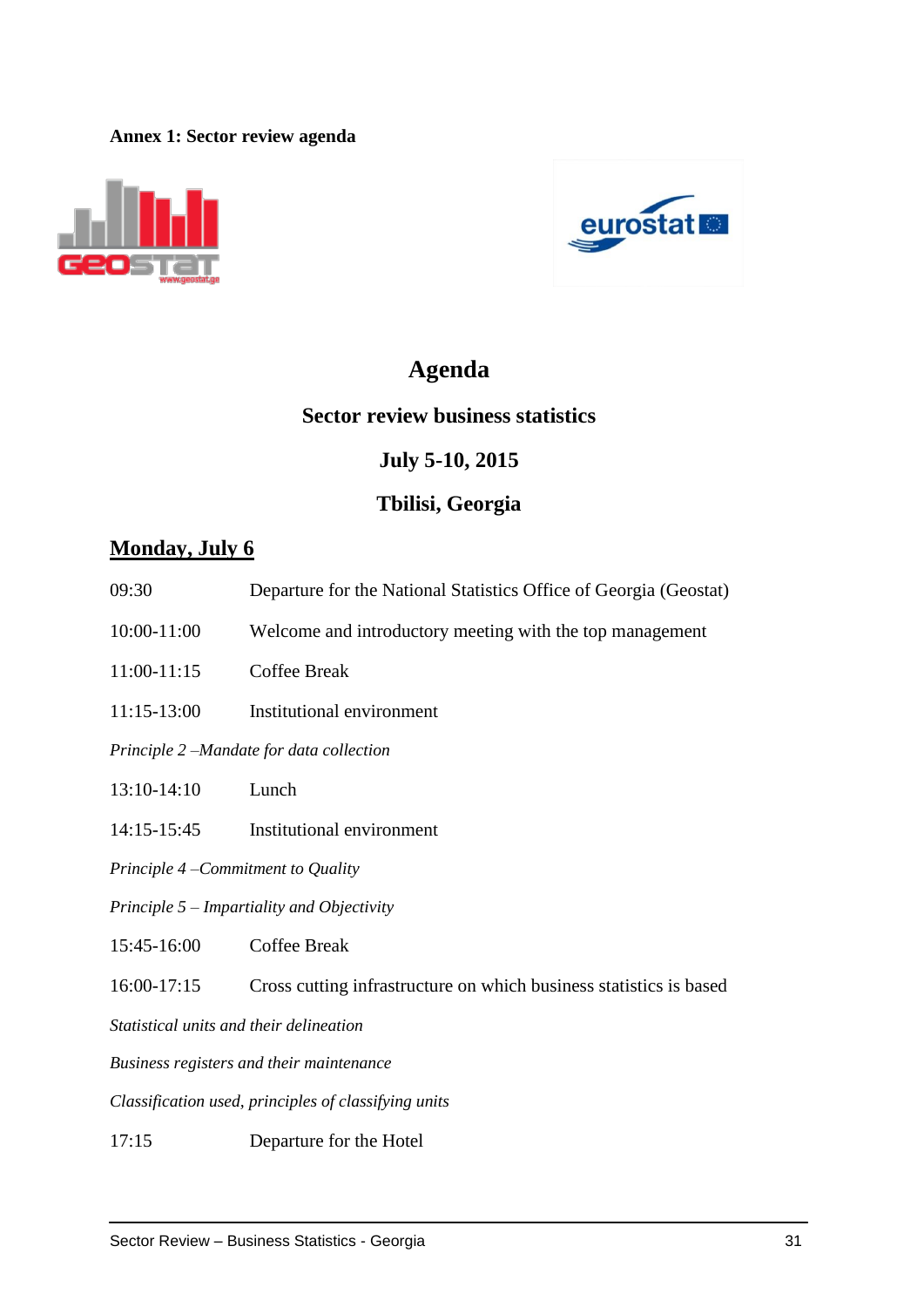# **Tuesday, July 7**

| 09:00       | Departure for the Geostat                         |
|-------------|---------------------------------------------------|
| 09:30-11:00 | <b>Statistical processes</b>                      |
|             | Principle $7 -$ Sound methodology                 |
| 11:00-11:15 | Coffee Break                                      |
| 11:15-13:00 | <b>Statistical processes</b>                      |
|             | Principle 8 – Appropriate Statistical Procedures  |
| 13:10-14:10 | Lunch                                             |
| 14:15-15:45 | <b>Statistical processes</b>                      |
|             | Principle 9 - Non-excessive burden on respondents |
| 15:45-16:00 | Coffee Break                                      |
|             | 16:00-17:15 Statistical processes                 |
|             | Principle $10$ – Cost-effectiveness               |
| 17:15       | Departure for the Hotel                           |

# **Wednesday, July 8**

| Departure for the Geostat                 |  |  |
|-------------------------------------------|--|--|
| <b>Statistical Outputs</b>                |  |  |
| Principle 11 – Relevance                  |  |  |
| Principle 12 – Accuracy and Reliability   |  |  |
| Coffee Break                              |  |  |
| <b>Statistical Outputs</b>                |  |  |
| Principle 12 – Accuracy and Reliability   |  |  |
| Principle 13–Timeliness and Punctuality   |  |  |
| Lunch                                     |  |  |
| <b>Statistical Outputs</b>                |  |  |
| Principle 14– Coherence and Comparability |  |  |
| Coffee Break                              |  |  |
|                                           |  |  |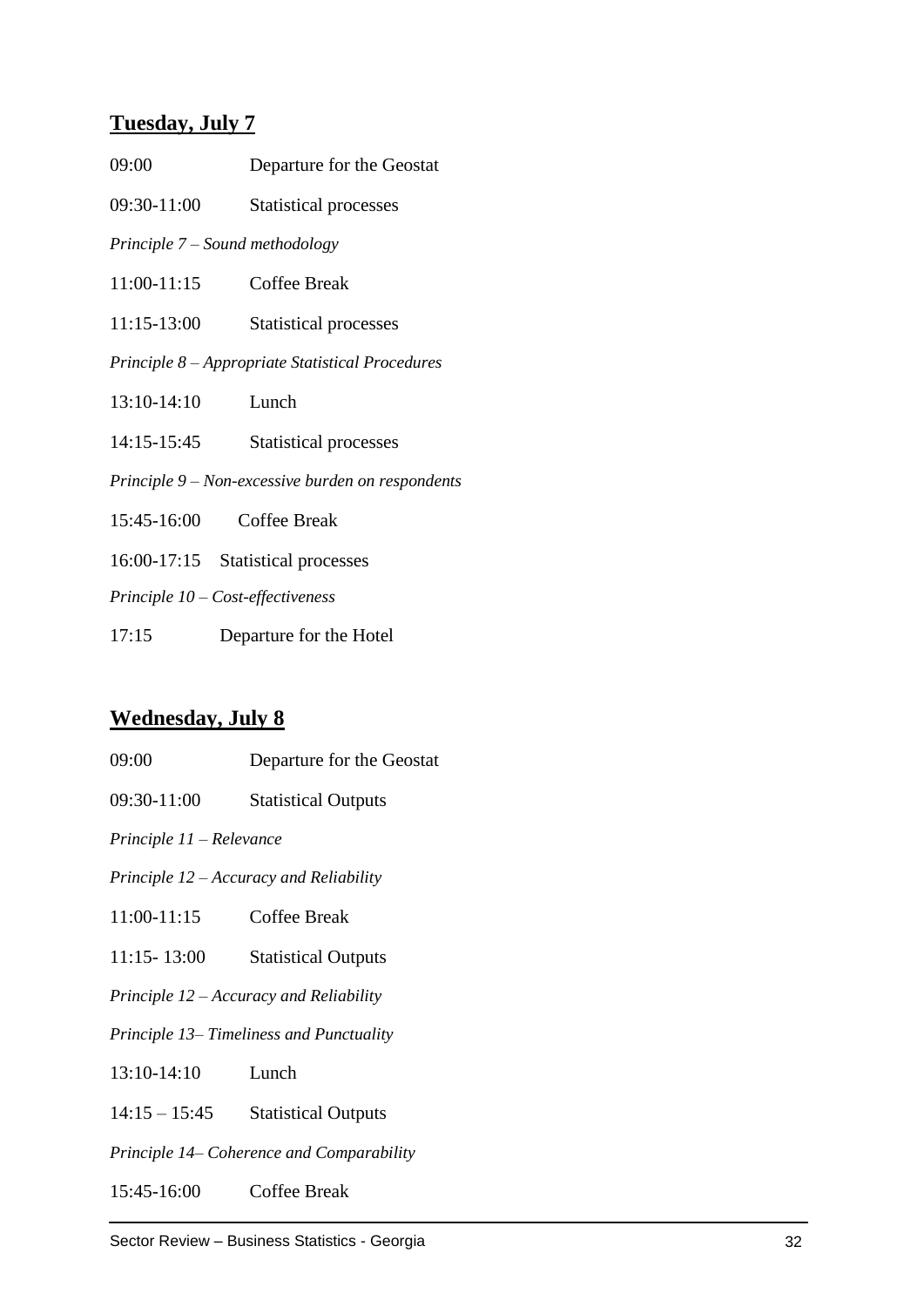16:00- 17:15 Statistical Outputs

*Principle 15– Accessibility and Clarity*

17:15 Departure for the Hotel

# **Thursday, July 9**

| 09:30                                     | Departure for the Geostat                              |  |
|-------------------------------------------|--------------------------------------------------------|--|
| $10:00 - 11:00$                           | Recommendations, final meeting                         |  |
|                                           | Plans for the future, roadmap for their implementation |  |
| $11:00-11:15$                             | <b>Coffee Break</b>                                    |  |
| $11:15-13:00$                             | Recommendations, final meeting                         |  |
| Identification of key issues in the field |                                                        |  |
| Recommendations for future actions        |                                                        |  |
| Recommended timetable for implementation  |                                                        |  |
|                                           |                                                        |  |

13:10-14:10 Lunch

14:15-15:45 Recommendations, final meeting

*Recommendations for future actions Recommended timetable for implementation*

*Conclusions*

15:45 Departure for the Hotel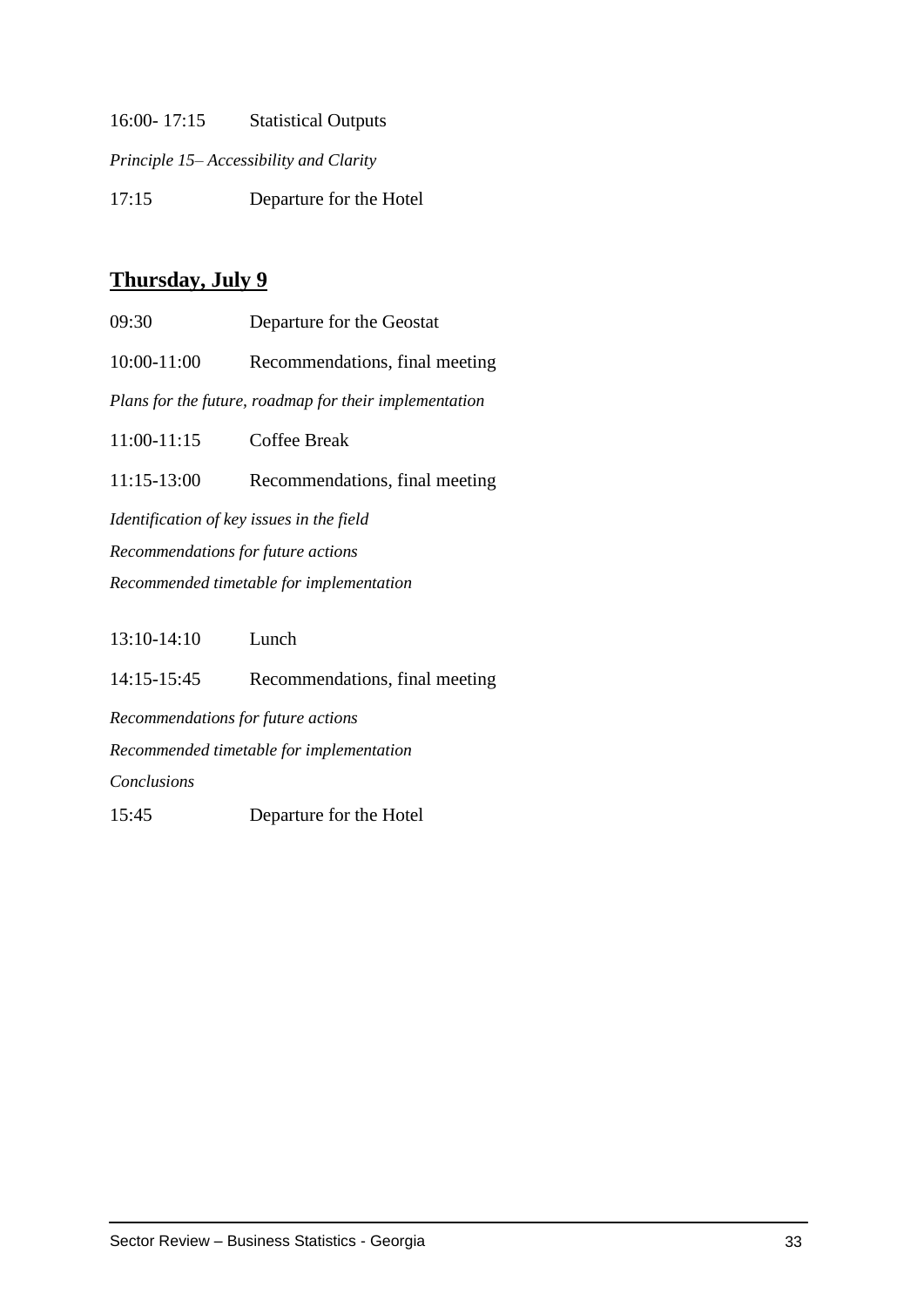#### <span id="page-37-0"></span>**Annex 2: Organisation of the Sector Review and material available**

The meetings were very well prepared and organised by representatives from GeoStat. All the necessary information and documents were provided timely in advance, a fact which proved very important for the success of the review. The discussions substantially benefitted from the very active and open-minded participation of the experts from GeoStat and from their high degree of flexibility. Whenever viable, also experts from other fields of statistics, such as price statistics, participated in the discussions.

The meetings followed an agenda which was drafted by the experts and organised by GeoStat, the final detailed version of which was provided by GeoStat a few days before the visit to Tbilisi (please see Annex 2). The review primarily followed the structure of the Self-Assessment Questionnaire (SAQ) developed by Eurostat. This SAQ is organised according the Principles of the European Statistics Code of Practice (ESCoP) and covers almost all of its principles.

On the first day, GeoStat management provided an overview of the organisational structure of the Statistical Office as well as on its recent activities and future plans. During the following days, a detailed description of available data in the field of business statistics in Georgia was provided. This inventory of the status quo was confronted with the present and future data requirements in the fields of SBS and STS. On the last day, plans for the future, recommendations and the timetable for their implementation were presented by the experts and discussed with GeoStat representatives.

The experts also provided information on the forthcoming revisions of the European system of business statistics under the Framework Regulation on Integrated Business Statistics (FRIBS). All the efforts of GeoStat to reach full compliance with EU standards and data requirements should take the coming legal situation into account in order to avoid duplication of efforts and too many breaks in time series.

The discussion also covered the field of statistical confidentiality (Principle 5 of the ESCoP) and the use of business statistics for National Accounts purposes. In this context, a number of borderline cases and their implications for the definition of turnover, production value and the treatment of subsidies were examined.

The present system of business statistics was also assessed according to the EU legal framework for business statistics. In addition to the data requirements already mentioned above, due attention was paid to the compliance with definitions of variables in business statistics and the breakdown by size classes.

The findings and the recommendations of this Sector Review are primarily based on the material provided by GeoStat and on the documents listed in section 1.3 of this report. The additional clarifications and examples provided during the mission were also very helpful.